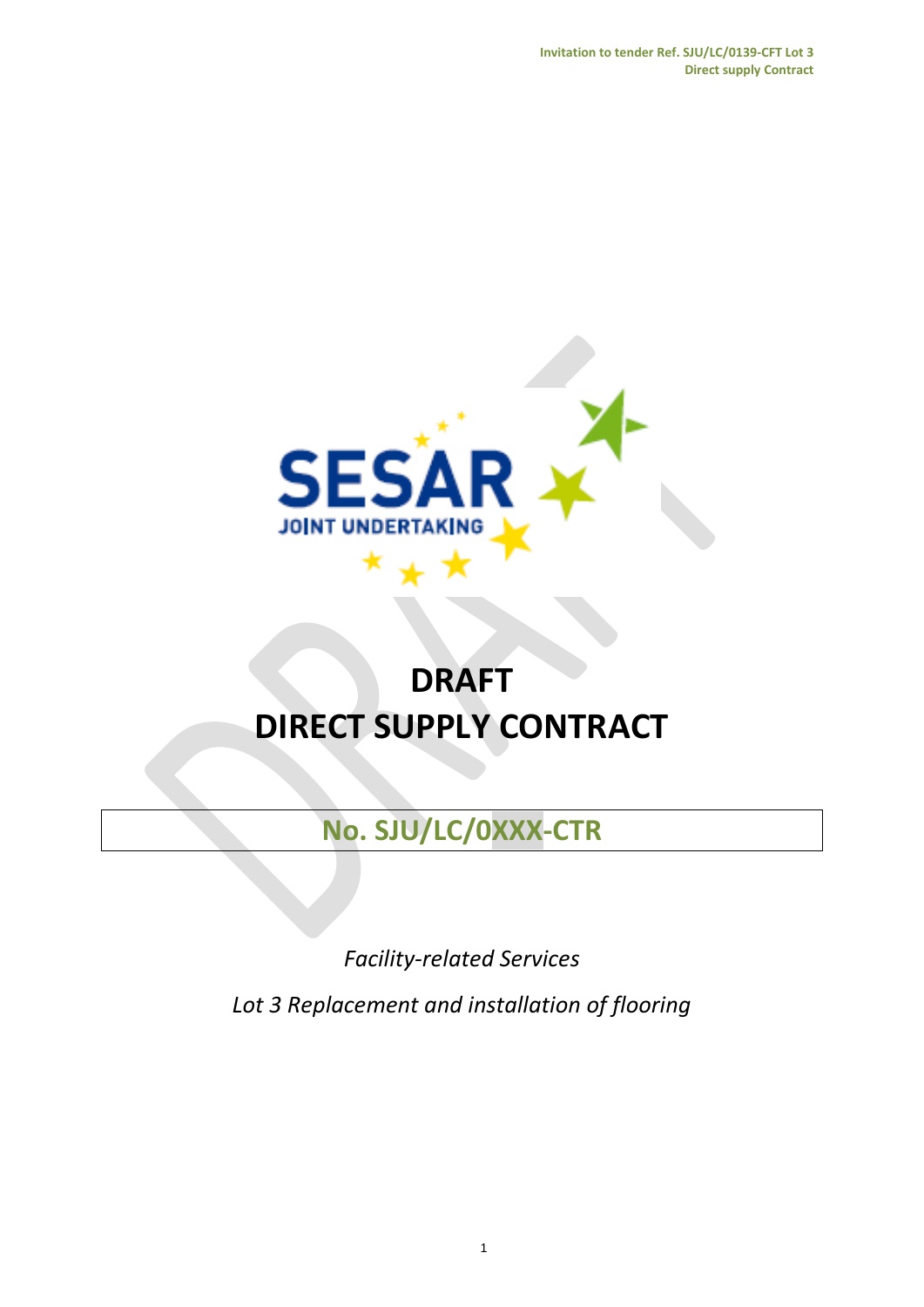1. The **SESAR JOINT UNDERTAKING** (hereinafter referred to as "**SJU**"), a joint undertaking within the meaning of Article 187 of the Treaty on the Functioning of the European Union ("Union"), set up by Council Regulation (EC) No 219/2007 of 27 February 2007 on the establishment of a Joint Undertaking to develop the new generation European air traffic management system (SESAR), as amended by Council Regulation (EC) 1361/2008 of 16 December 2008, and further amended by Council Regulation (EU) No 721/2014 of 16 June 2014

Located at 100 Avenue de Cortenbergh, 1000 - Brussels, Belgium,

Represented for the purpose of signing this contract by Mr Florian Guillermet, its Executive Director,

on the one part and

2. [*Full official name*] [*Official legal form*] **[***Statutory registration number or ID or passport number***]** [*Full official address*] [*VAT registration number*] ('the contractor'), represented for the purposes of the signature of this contract by [*forename, surname, function of legal representative and name of company in the case of a joint tender*], on the other part,

2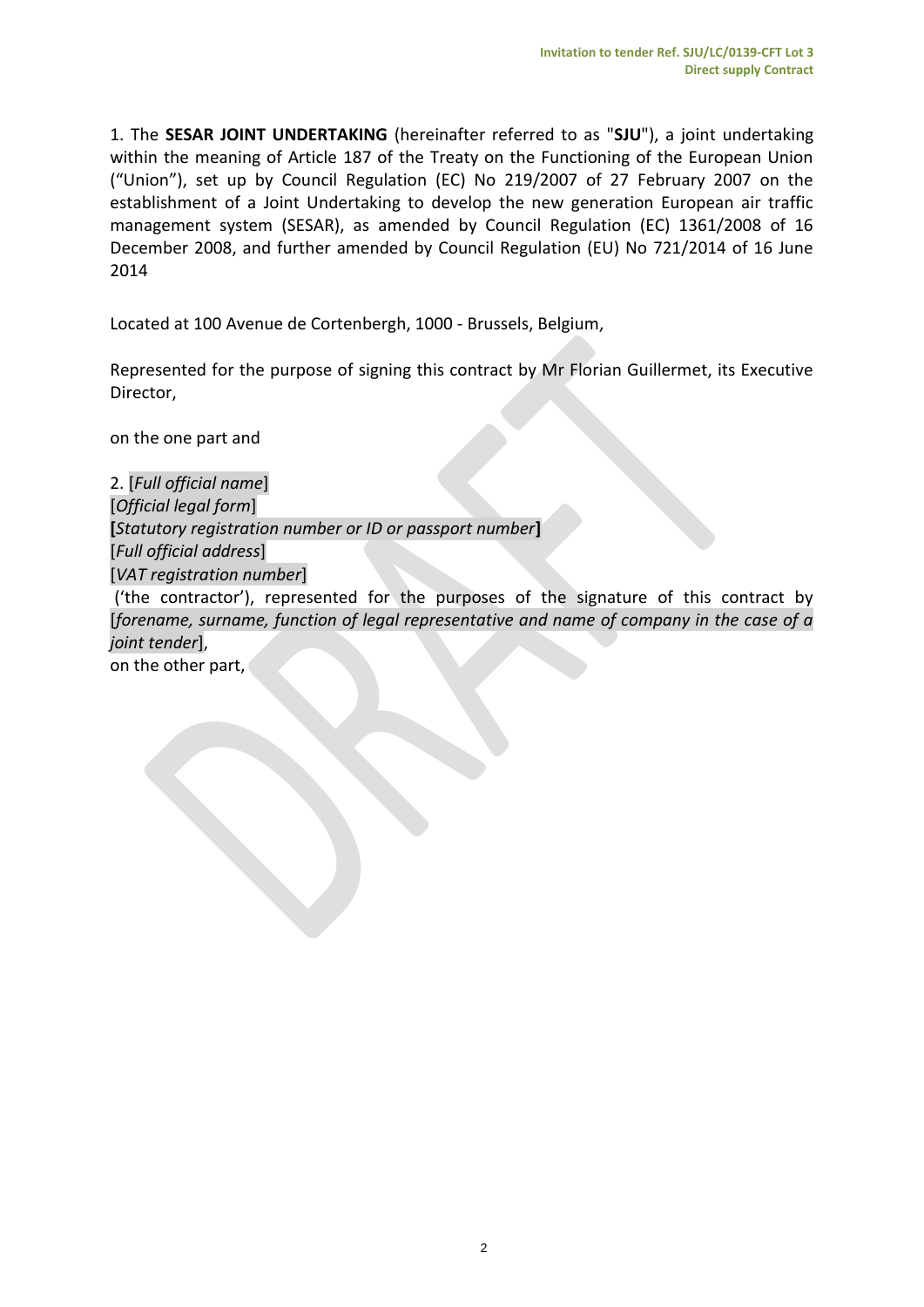## HAVE AGREED

to the **special conditions**, the **general conditions for supply contracts** and the following annexes:

**Annex I** Tender specifications (reference No [*complete*] of [*insert date*])

**Annex II** Contractor's tender (reference No [*complete*] of [*insert date*])

#### [*Insert other annexes*]

which form an integral part of this contract ('the contract').

This contract sets out the obligations of the parties during and after the duration of this contract.

All documents issued by the contractor (end-user agreements, general terms and conditions, etc.) except its tender are held inapplicable, unless explicitly mentioned in the special conditions of this contract. In all circumstances, in the event of contradiction between this contract and documents issued by the contractor, this contract prevails, regardless of any provision to the contrary in the contractor's documents.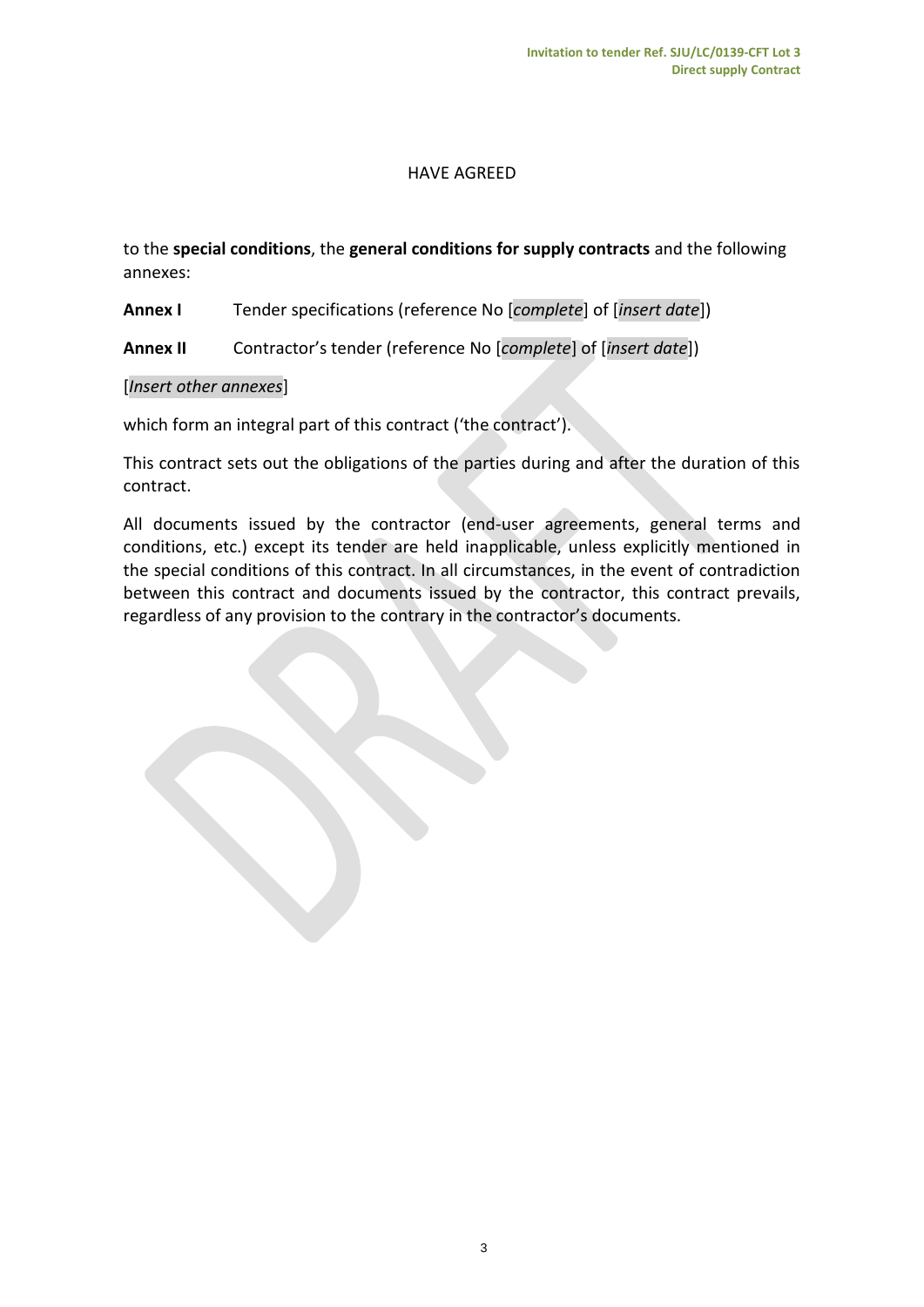# **TABLE OF CONTENT**

<span id="page-3-0"></span>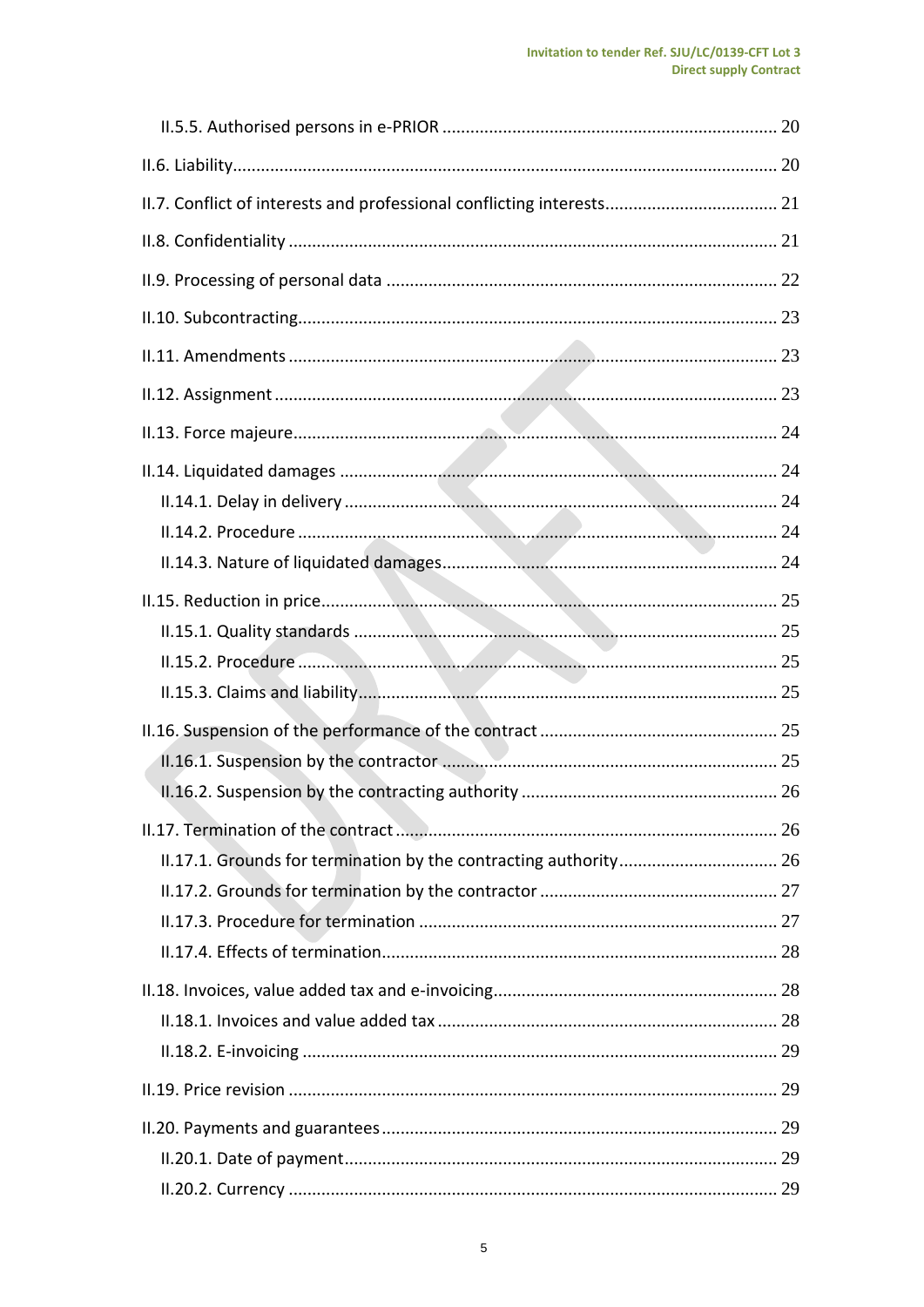| II.20.5. Pre-financing, performance and money retention guarantees 30 |  |
|-----------------------------------------------------------------------|--|
|                                                                       |  |
|                                                                       |  |
|                                                                       |  |
|                                                                       |  |
|                                                                       |  |
|                                                                       |  |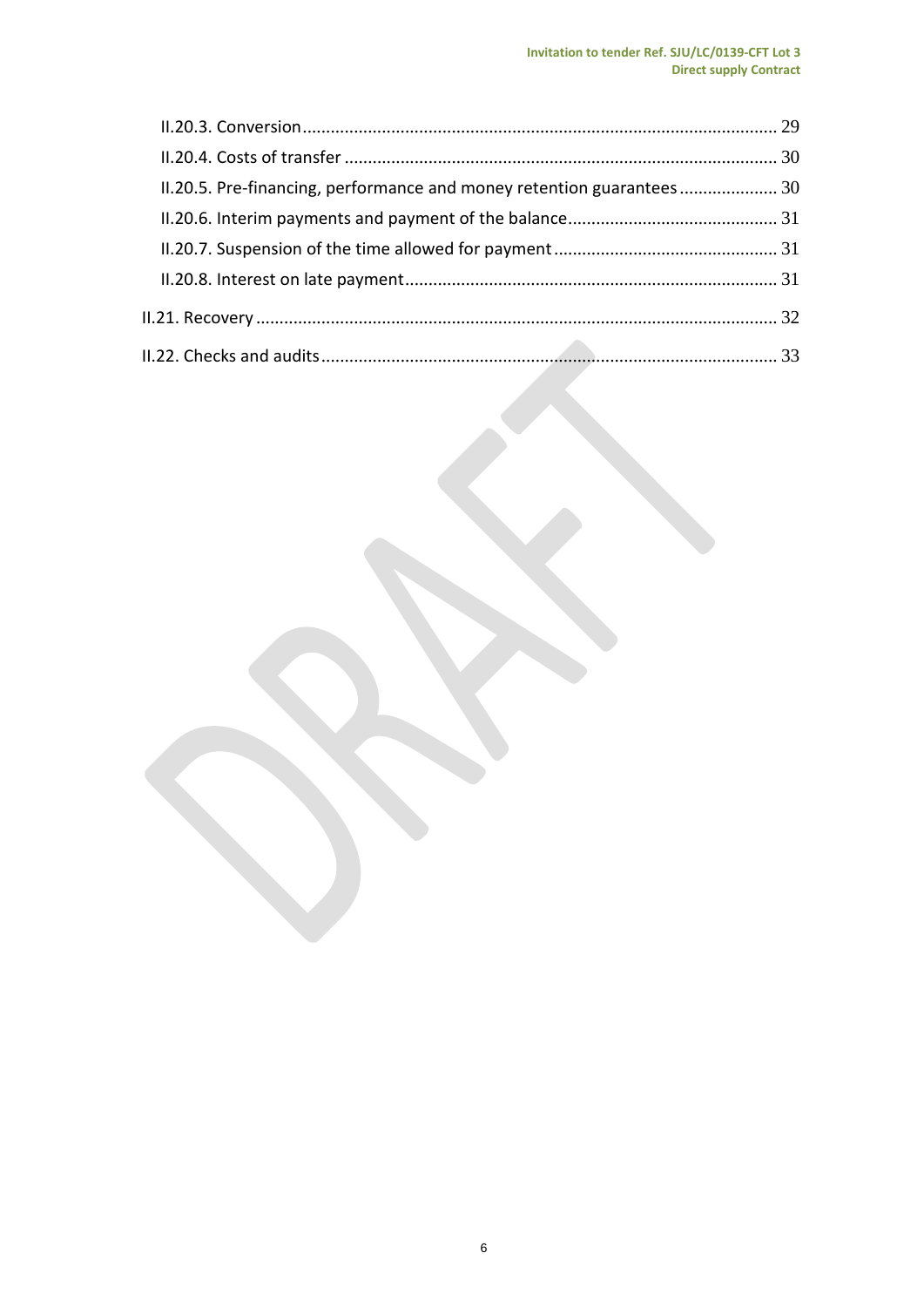# **I SPECIAL CONDITIONS**

## <span id="page-6-1"></span><span id="page-6-0"></span>**I.1. ORDER OF PRIORITY OF PROVISIONS**

If there is any conflict between different provisions in this contract, the following rules must be applied:

- (a) The provisions set out in the special conditions take precedence over those in the other parts of the contract.
- (b) The provisions set out in the general conditions take precedence over those in the other annexes.
- (c) The provisions set out in the tender specifications (Annex I) take precedence over those in the tender (Annex II).]

## <span id="page-6-2"></span>**I.2. SUBJECT MATTER**

The subject matter of the contract is *Replacement and installation of flooring and related services.*

## <span id="page-6-3"></span>**I.3. ENTRY INTO FORCE AND DURATION**

- **I.3.1** The contract enters into force on the date on which the last party signs it.
- **I.3.2** The *performance of the contract* cannot start before its entry into force.
- **I.3.3** The duration of the *performance of the contract* must not exceed twelve (12) months. *Performance of the contract* starts from the date of entry into force of the contract.

The period of *performance of the contract* may be extended only with the express written agreement of the parties before the expiration of such period.

**I.3.4** The supplies and the related services must be delivered at the SJU premises and Incoterm DAP Delivered At Place.

## <span id="page-6-4"></span>**I.4. PRICE**

#### <span id="page-6-5"></span>**I.4.1. Price of the contract and maximum amount**

The price payable under this contract including all supplies and services is XX.XXX EUR (*in words*).

#### <span id="page-6-6"></span>**I.4.2. Price revision index**

Price revision is not applicable to this contract.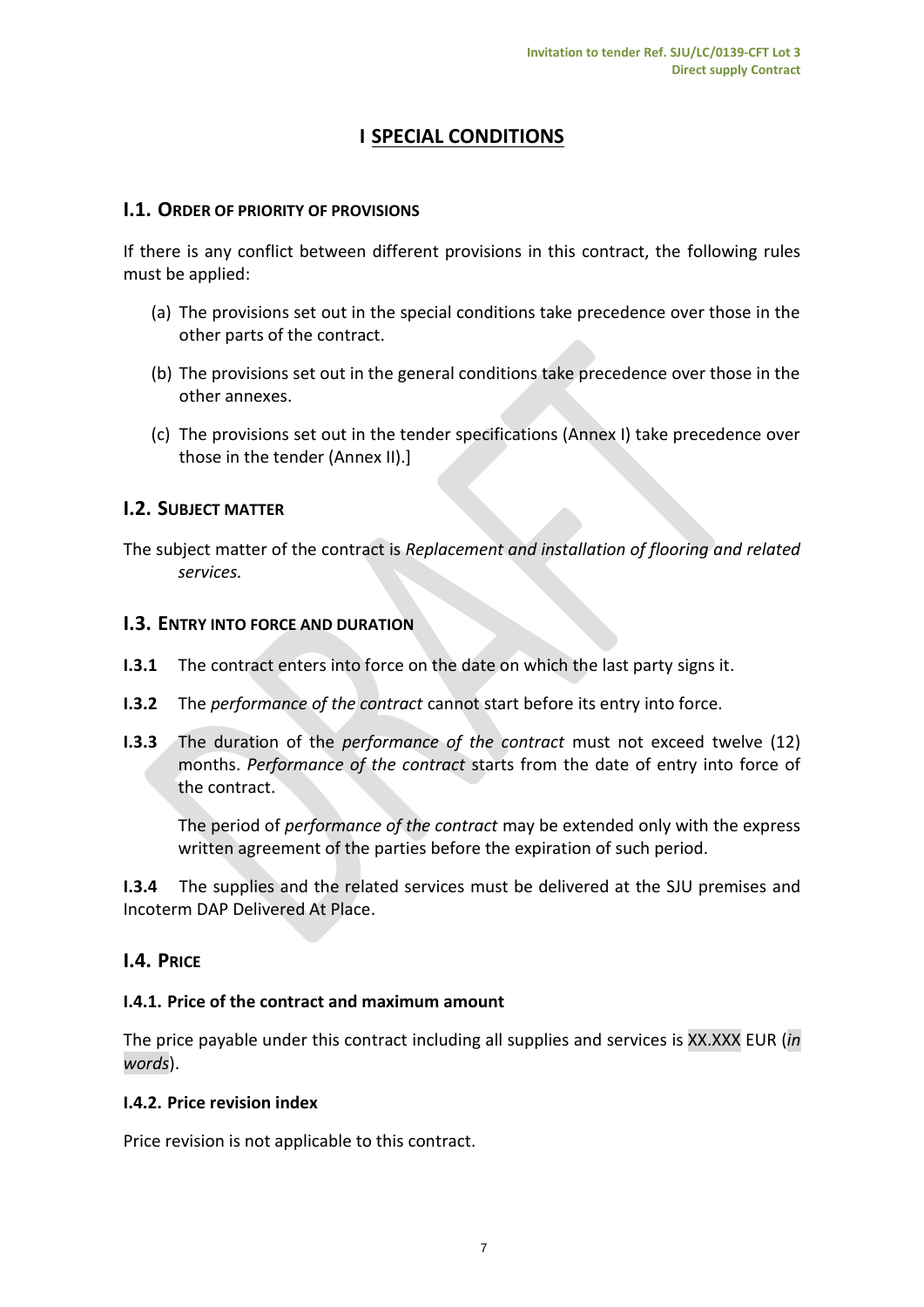## <span id="page-7-0"></span>**I.5. PAYMENT ARRANGEMENTS**

## <span id="page-7-1"></span>**I.5.1. Pre-financing**

Pre-financing is not applicable to this contract.

## <span id="page-7-2"></span>**I.5.2. Interim payment**

*[Article I.5.2 will be adjusted in accordance with the payment scheme as per Annex V Financial offer, subject to the acceptance by the SJU.]*

The contractor (or leader in the case of a joint tender) may claim an interim payment equal to [complete] % of the price referred to in Article I.4.1 in accordance with Article II.20.6.

The contractor (or leader in the case of a joint tender) must send an invoice for the interim payment as provided for in the tender specifications, accompanied by the following:

• [insert relevant progress report or certificate of conformity of supplies or reference to tender specifications or contract]

#### <span id="page-7-3"></span>**I.5.3. Payment of the balance**

1. The contractor (or leader in the case of a joint tender) may claim the payment of the balance in accordance with Article II.20.6.

The contractor (or leader in the case of a joint tender) must send an invoice to the following e-mail address: [e-invoices@sesarju.eu](mailto:e-invoices@sesarju.eu) for payment of the balance due under the contract, as provided for in the tender specifications in section 2.5 of Annex I and accompanied by the following:

(a) a report (report summarizing the services actually performed);

2. The contracting authority must approve the submitted documents or deliverables and pay within 30 days from receipt of the invoice.

3. If the contracting authority has observations to make, it must send them to the contractor (or leader in the case of a joint tender) and suspend the time limit for payment in accordance with Article II.21.7.

The contractor (or leader in the case of a joint tender) has 10 days to submit additional information or corrections or a new version of the documents if the contracting authority requires it.

4. The contracting authority must give its approval and pay within the remainder of the time-limit indicated in point (2.) unless it rejects partially or fully the submitted documents.

\*\*\*

#### *[Option: for contractors for which VAT is due in Belgium]*

[In Belgium, use of this contract constitutes a request for VAT exemption No 450, Article 42, paragraph 3.3 of the VAT code (circular 2/1978), provided the invoice includes the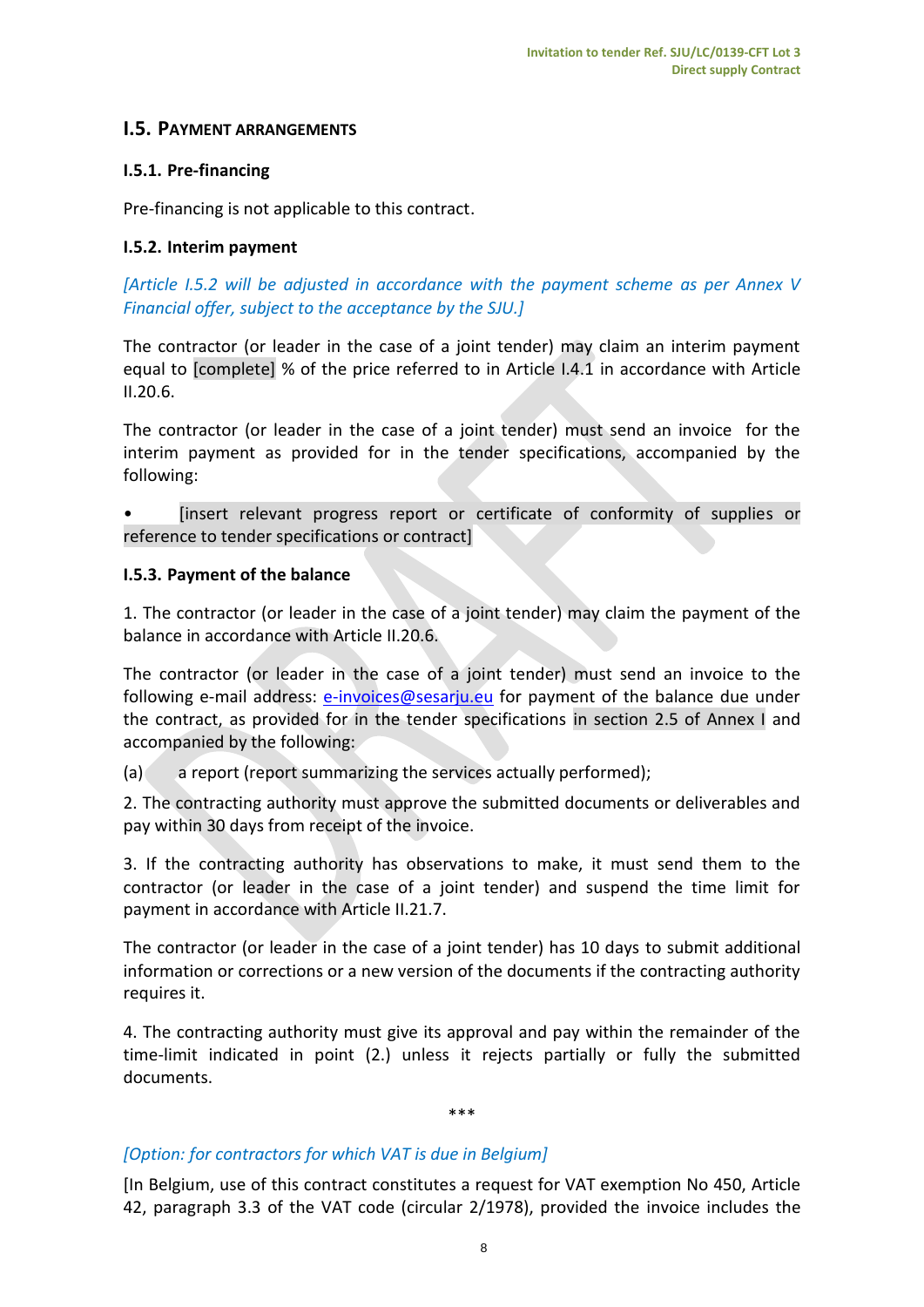statement: 'Exonération de la TVA, Article 42, paragraphe 3.3 du code de la TVA (circulaire 2/1978)']

## *[Option: for contractors for which VAT is due in Luxembourg]*

[In Luxembourg, the contractor must include the following statement in the invoices: 'Commande destinée à l'usage officiel de l'Union européenne. Exonération de la TVA Article 43 § 1 k 2ième tiret de la loi modifiée du 12.02.79.' In case of intra-Community purchases, the statement to be included in the invoices is: 'For the official use of the European Union. VAT Exemption / European Union/ Article 151 of Council Directive 2006/112/EC.']

## <span id="page-8-0"></span>**I.6. GUARANTEES**

Guarantees are not applicable to this contract.

#### <span id="page-8-1"></span>**I.6.1. Performance guarantee**

Performance guarantee is not applicable to this contract.

#### <span id="page-8-2"></span>**I.6.2. Retention money guarantee**

Retention money guarantee is not applicable to this contract.

## <span id="page-8-3"></span>**I.7. BANK ACCOUNT**

Payments must be made to the contractor's (or leader's in the case of a joint tender) bank account denominated in euro*,* identified as follows:

Name of bank:

Full address of branch:

Exact denomination of account holder:

Full account number including bank codes:

[IBAN $<sup>1</sup>$  code:]</sup>

## <span id="page-8-4"></span>**I.8. COMMUNICATION DETAILS**

For the purpose of this contract, communications must be sent to the following addresses:

Contracting authority:

SJU:

1

SESAR Joint Undertaking 100, Avenue Cortenbergh BE-1000 Brussels Belgium

<sup>1</sup> BIC or SWIFT code for countries with no IBAN code.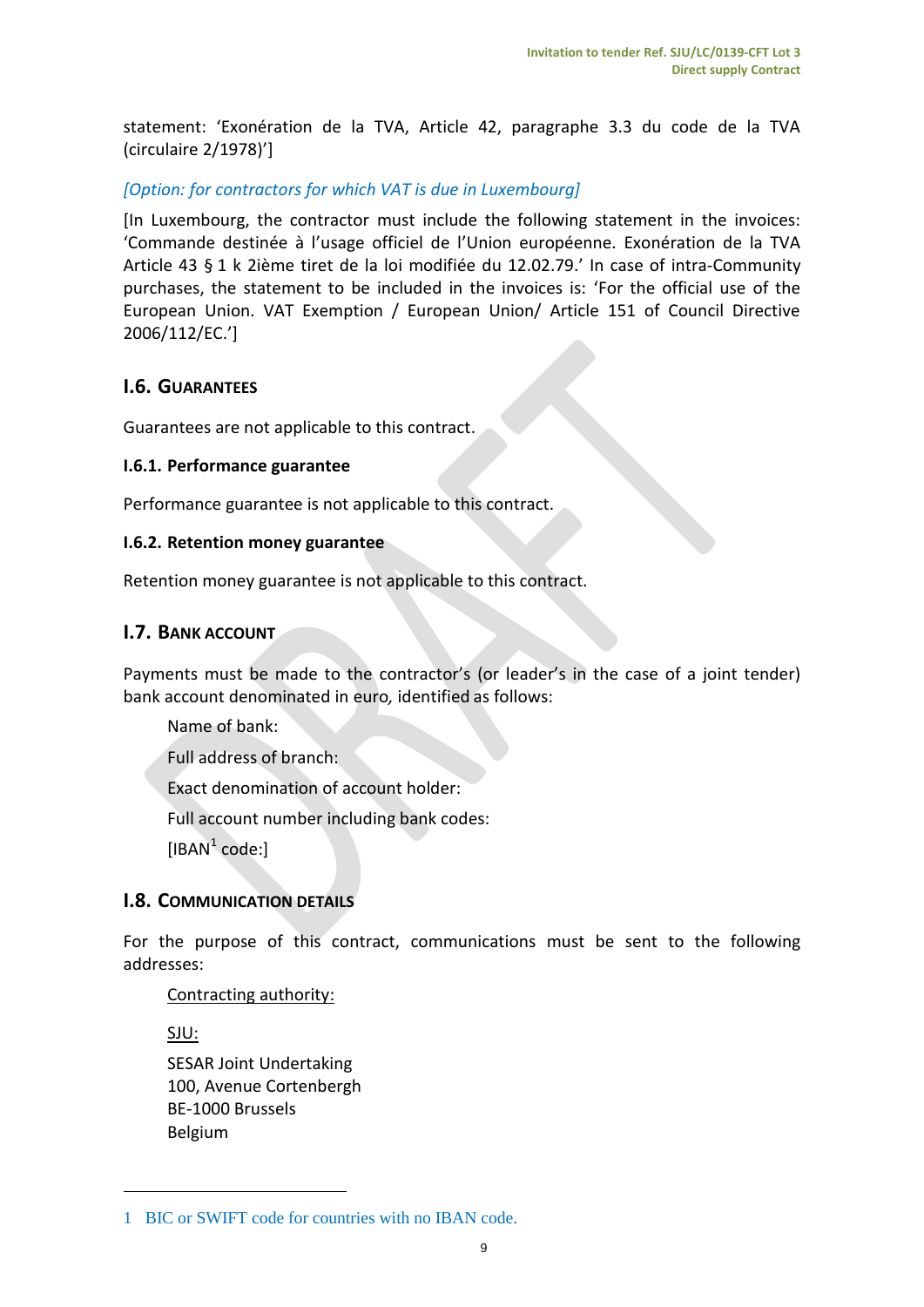## Administrative, contractual and legal matters:

Mrs Vicencia DA SILVA Head of Legal & Procurement Sector Tel.: 02 507 80 66 FAX No. 02 507 80 01 E. mail: procurement@sesarju.eu

## Technical matters:

Mrs Maria Kkamari Tel.: 02 507 80 87 E. mail: Facility@sesarju.eu; Maria.Kkamari@sesarju.eu

Contractor (or leader in the case of a joint tender):

[*Full name*] [*Function*] [*Company name*] [*Full official address*] Email: [*complete*]

## <span id="page-9-0"></span>**I.9. DATA CONTROLLER**

For the purpose of Article II.9, the data controller is the SESAR Joint Undertaking.

## <span id="page-9-1"></span>**I.10. TERMINATION BY EITHER PARTY**

Either party may, terminate the contract by sending *formal notification* to the other party with one month written notice.

If the contract is terminated:

(a) neither party is entitled to compensation;

(b) the contractor is entitled to payment only for the supplies delivered before termination takes effect.

The second, third and fourth paragraphs of Article II.17.4 apply.

#### <span id="page-9-2"></span>**I.11. APPLICABLE LAW AND SETTLEMENT OF DISPUTES**

- **I.11.1** The contract is governed by Union law, complemented, where necessary, by the law of Belgium.
- **I.11.2** The courts of Belgium have exclusive jurisdiction over any dispute regarding the interpretation, application or validity of the contract.

#### **SIGNATURES**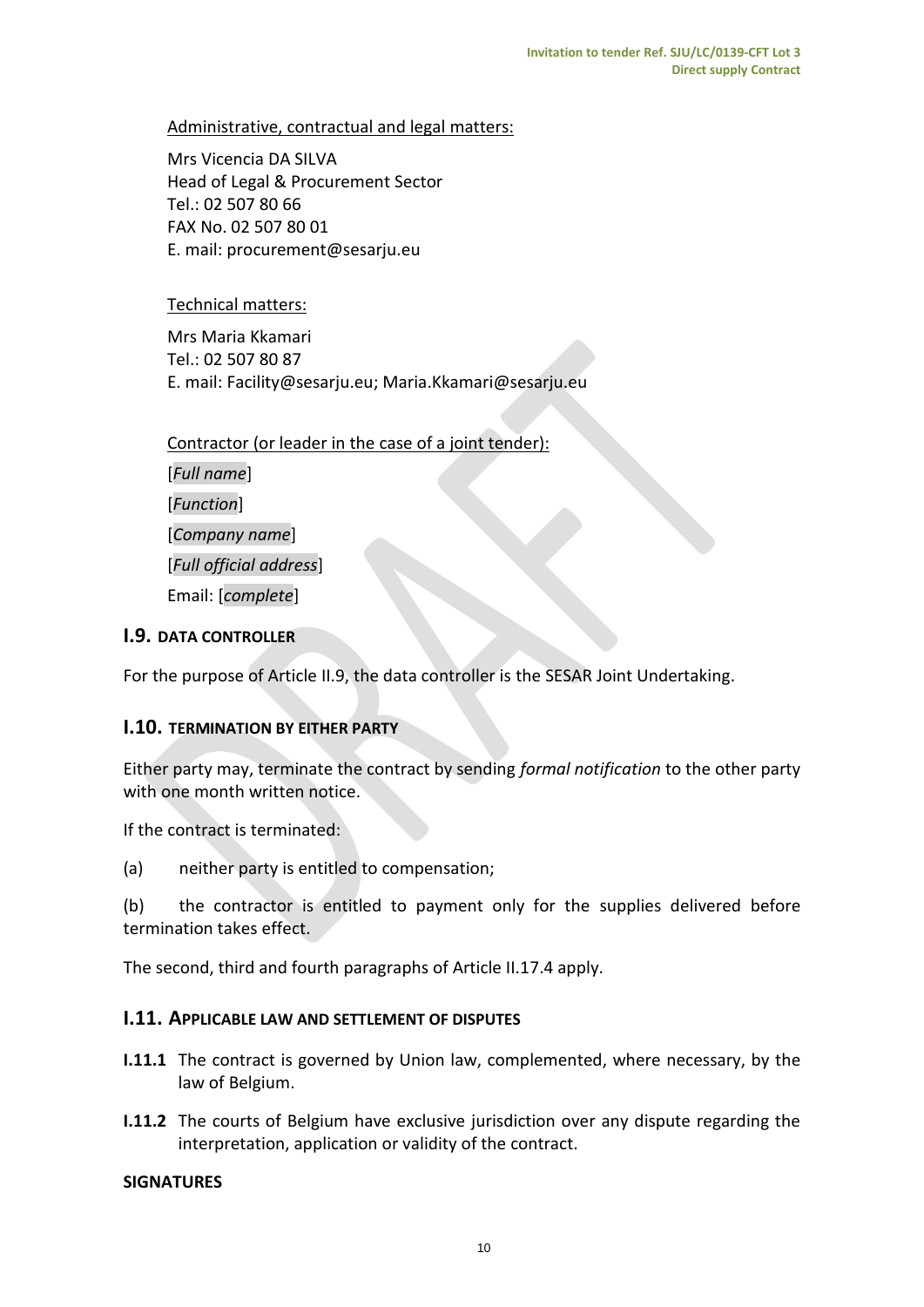For the contractor,

[*Company name/forename/surname/position*] For the contracting authority,

Florian Guillermet, Executive Director

Signature[s]: \_\_\_\_\_\_\_\_\_\_\_\_\_\_\_\_\_\_\_\_\_\_\_

In duplicate in English.

 $Signature[s]:$ 

Done at [*place*], [*date*] **Done at Brussels**, [*date*]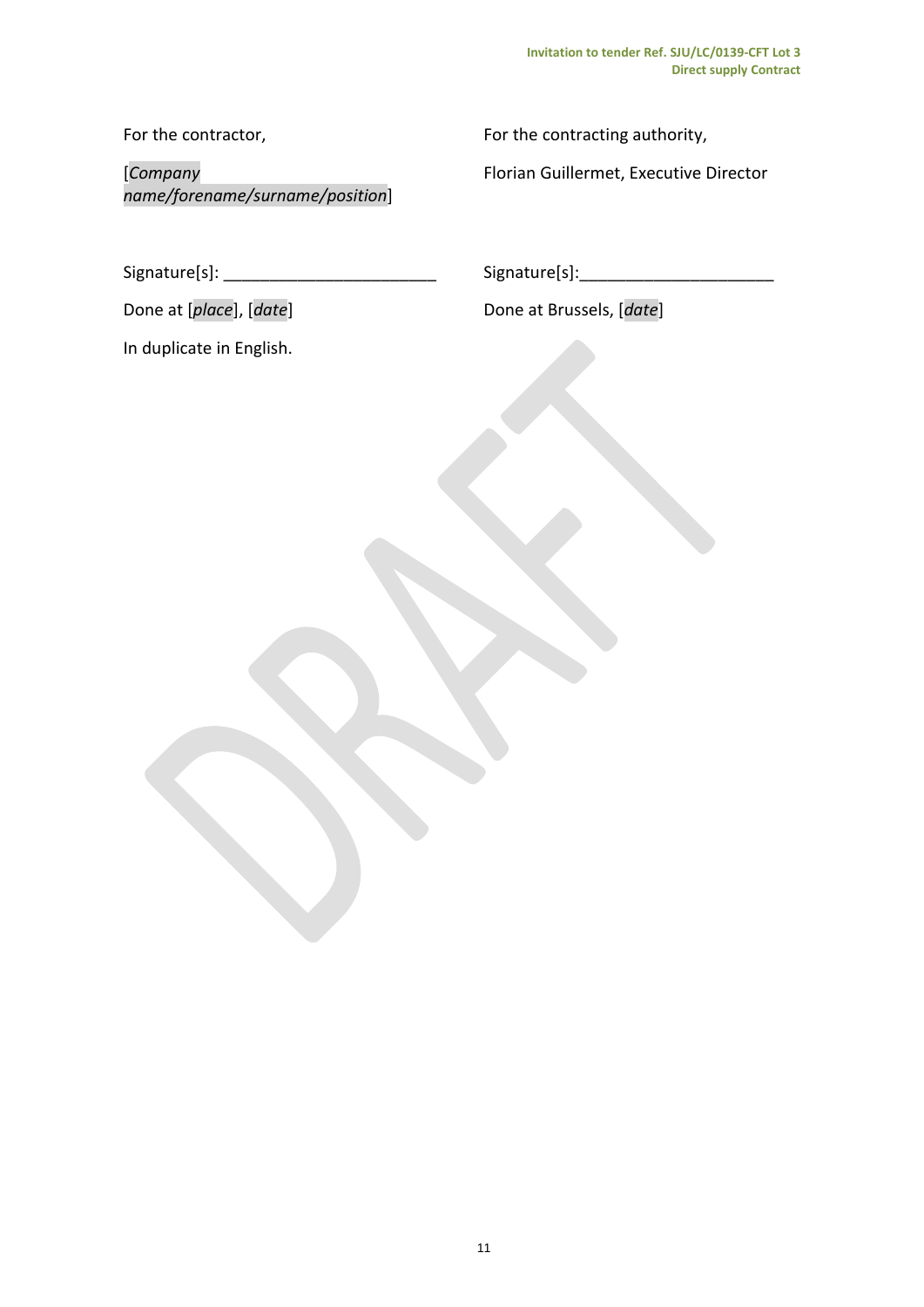# **II GENERAL CONDITIONS FOR THE SUPPLIES CONTRACT**

## <span id="page-11-1"></span><span id="page-11-0"></span>**II.1. DEFINITIONS**

For the purpose of this contract, the following definitions (indicated in *italics* in the text) apply:

**'Back office'**: the internal system(s) used by the parties to process electronic invoices;

**'Confidential information or document'**: any information or document received by either party from the other or accessed by either party in the context of the *performance of the contract*, that any of the parties has identified in writing as confidential. It may not include information that is publicly available;

**'Conflict of interest'**: a situation where the impartial and objective *performance of the contract* by the contractor is compromised for reasons involving family, emotional life, political or national affinity, economic interest, or any other shared interest with the contracting authority or any third party related to the subject matter of the contract;

**'EDI message'** (electronic data interchange): a message created and exchanged through the electronic transfer, from computer to computer, of commercial and administrative data using an agreed standard;

**'e-PRIOR'**: the service-oriented communication platform that provides a series of web services and allows the exchange of standardised electronic messages and documents between the parties. This is done either through web services, with a machine-to-machine connection between the parties' *back office* systems (*EDI messages*), or through a web application (the s*upplier portal*). The Platform may be used to exchange electronic documents (e-documents) such as electronic *requests for supplies*, electronic specific contracts, and electronic delivery of the certificate of conformity or electronic invoices between the parties. Technical specifications (i.e. the *interface control document*), details on access and user manuals are available at the following website: [http://ec.europa.eu/dgs/informatics/supplier\\_portal/documentation/documentation\\_en.ht](http://ec.europa.eu/dgs/informatics/supplier_portal/documentation/documentation_en.htm) [m](http://ec.europa.eu/dgs/informatics/supplier_portal/documentation/documentation_en.htm)

**'Force majeure'**: any unforeseeable, exceptional situation or event beyond the control of the parties that prevents either of them from fulfilling any of their obligations under the contract. The situation or event must not be attributable to error or negligence on the part of the parties or on the part of the subcontractors and must prove to be inevitable despite their exercising due diligence. Defaults, defects in equipment or material or delays in making them available, labour disputes, strikes and financial difficulties may not be invoked as *force majeure*, unless they stem directly from a relevant case of *force majeure*;

**'Formal notification'** (or 'formally notify'): form of communication between the parties made in writing by mail or email, which provides the sender with compelling evidence that the message was delivered to the specified recipient;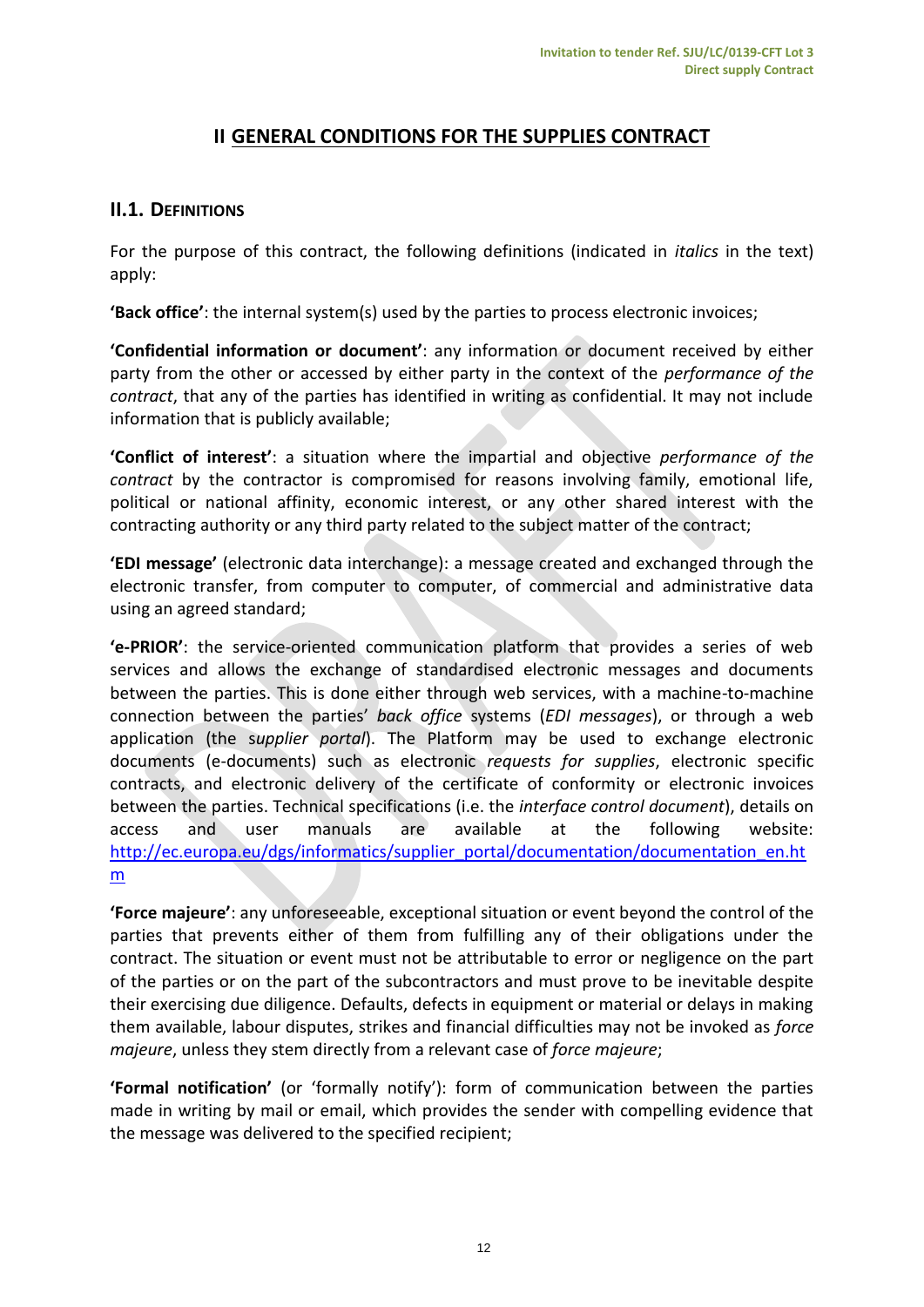**'Fraud':** any intentional act or omission affecting the Union's financial interests relating to the use or presentation of false, incorrect or incomplete statements or documents or to nondisclosure of information in violation of a specific obligation;

**'Interface control document'**: the guideline document which lays down the technical specifications, message standards, security standards, checks of syntax and semantics, etc. to facilitate machine-to-machine connection. This document is updated on a regular basis;

**'Irregularity'**: any infringement of a provision of Union law resulting from an act or omission by an economic operator, which has, or would have, the effect of prejudicing the Union's budget.

**'Notification'** (or 'notify'): form of communication between the parties made in writing including by electronic means;

**'Performance of the contract'**: the execution of tasks and delivery of the purchased supplies by the contractor to the contracting authority;

**'Personnel'**: persons employed directly or indirectly or contracted by the contractor to perform the contract;

**'Professional conflicting interest'**: a situation in which the contractor's previous or ongoing professional activities affect its capacity to perform the contract to an appropriate quality standard.

**'Related person'**: any person who has the power to represent the contractor or to take decisions on its behalf;

**'Substantial error'**: any infringement of a contract provision resulting from an act or omission, which causes or might cause a loss to the Union's budget.

**'Supplier portal'**: the e-PRIOR portal, which allows the contractor to exchange electronic business documents, such as invoices, through a graphical user interface; its main features can be found in the supplier portal overview document available on: [http://ec.europa.eu/dgs/informatics/supplier\\_portal/doc/um\\_supplier\\_portal\\_overview.pdf](http://ec.europa.eu/dgs/informatics/supplier_portal/doc/um_supplier_portal_overview.pdf)

## <span id="page-12-0"></span>**II.2. ROLES AND RESPONSIBILITIES IN THE EVENT OF A JOINT TENDER**

In the event of a joint tender submitted by a group of economic operators and where the group does not have legal personality or legal capacity, one member of the group is appointed as leader of the group.

## <span id="page-12-1"></span>**II.3. SEVERABILITY**

Each provision of this contract is severable and distinct from the others. If a provision is or becomes illegal, invalid or unenforceable to any extent, it must be severed from the remainder of the contract. This does not affect the legality, validity or enforceability of any other provisions of the contract, which continue in full force and effect. The illegal, invalid or unenforceable provision must be replaced by a legal, valid and enforceable substitute provision which corresponds as closely as possible with the actual intent of the parties under the illegal, invalid or unenforceable provision. The replacement of such a provision must be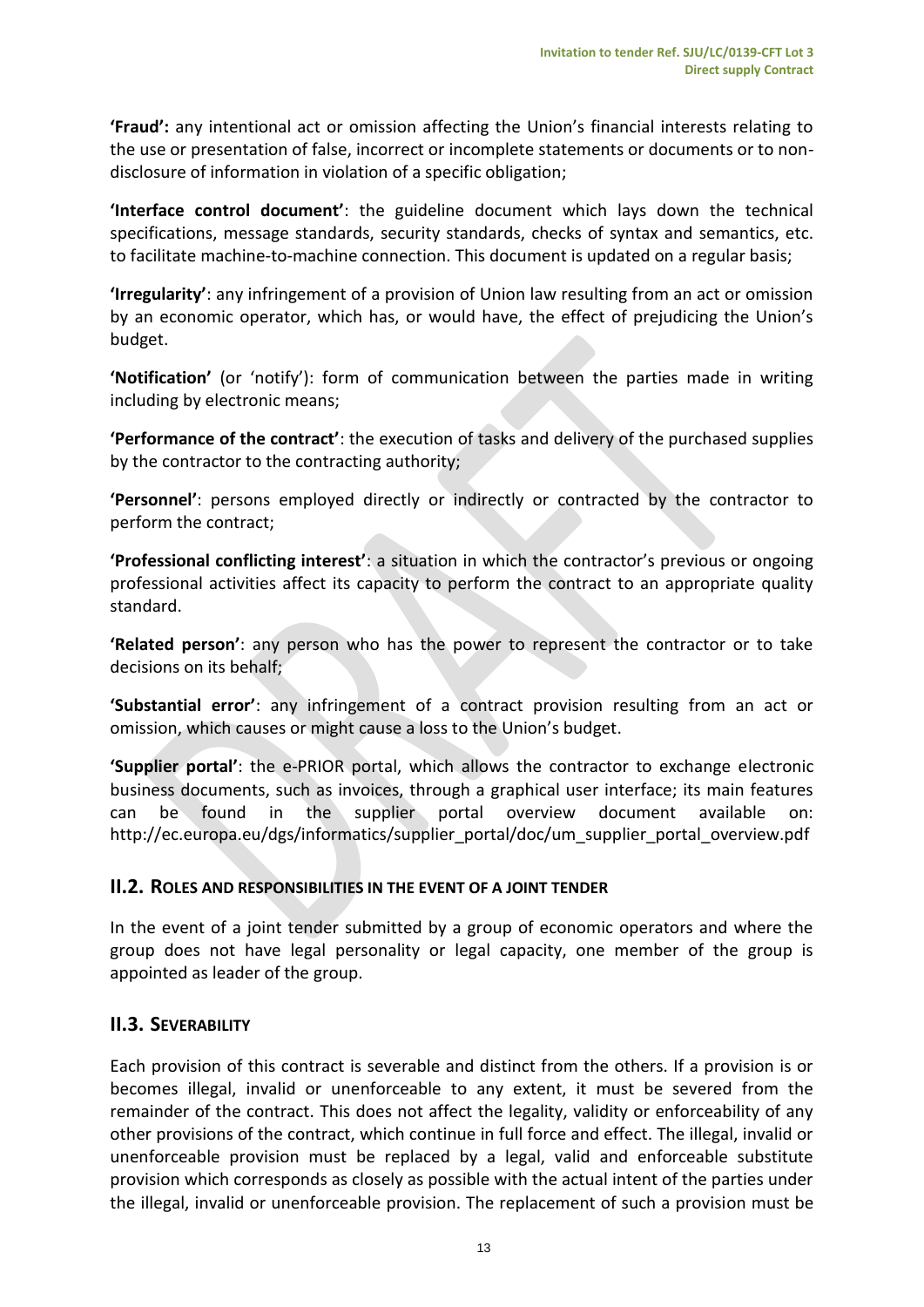made in accordance with Article II.11. The contract must be interpreted as if it had contained the substitute provision as from its entry into force.

# <span id="page-13-0"></span>**II.4. DELIVERY OF SUPPLIES**

- **II.4.1** The contractor must comply with the minimum requirements provided for in the tender specifications. This includes compliance with applicable obligations under environmental, social and labour law established by Union law, national law and collective agreements or by the international environmental, social and labour law provisions listed in Annex X to Directive 2014/24/EU<sup>2</sup>.
- **II.4.2** All periods specified in the contract are calculated in calendar days, unless otherwise specified.
- **II.4.3** The contractor must not present itself as a representative of the contracting authority and must inform third parties that it is not part of the European public service.
- **II.4.4** The contractor is responsible for the *personnel* who perform the contract and exercises its authority over its *personnel* without interference by the contracting authority. The contractor must inform its *personnel* that:
	- (a) they may not accept any direct instructions from the contracting authority; and
	- (b) their participation in providing the supplies does not result in any employment or contractual relationship with the contracting authority.
- **II.4.5** The contractor must ensure that the *personnel* performing the contract and any future replacement personnel possess the professional qualifications and experience required to provide the supplies, as the case may be on the basis of the selection criteria set out in the tender specifications.
- **II.4.6** At the contracting authority's reasoned request, the contractor must replace any member of *personnel* who:
	- (a) does not have the expertise required to provide the supplies; or
	- (b) has caused disruption at the premises of the contracting authority.

The contractor bears the cost of replacing its *personnel* and is responsible for any delay in providing the supplies resulting from the replacement of *personnel*.

**II.4.7** The contractor must record and report to the contracting authority any problem that affects its ability to deliver the supplies. The report must describe the problem, state when it started and what action the contractor is taking to resolve it.

#### **II.4.8 Delivery**

 $\overline{a}$ 

(a) Time allowed for delivery

<sup>2</sup> OJ L 94 of 28.03.2014, p. 65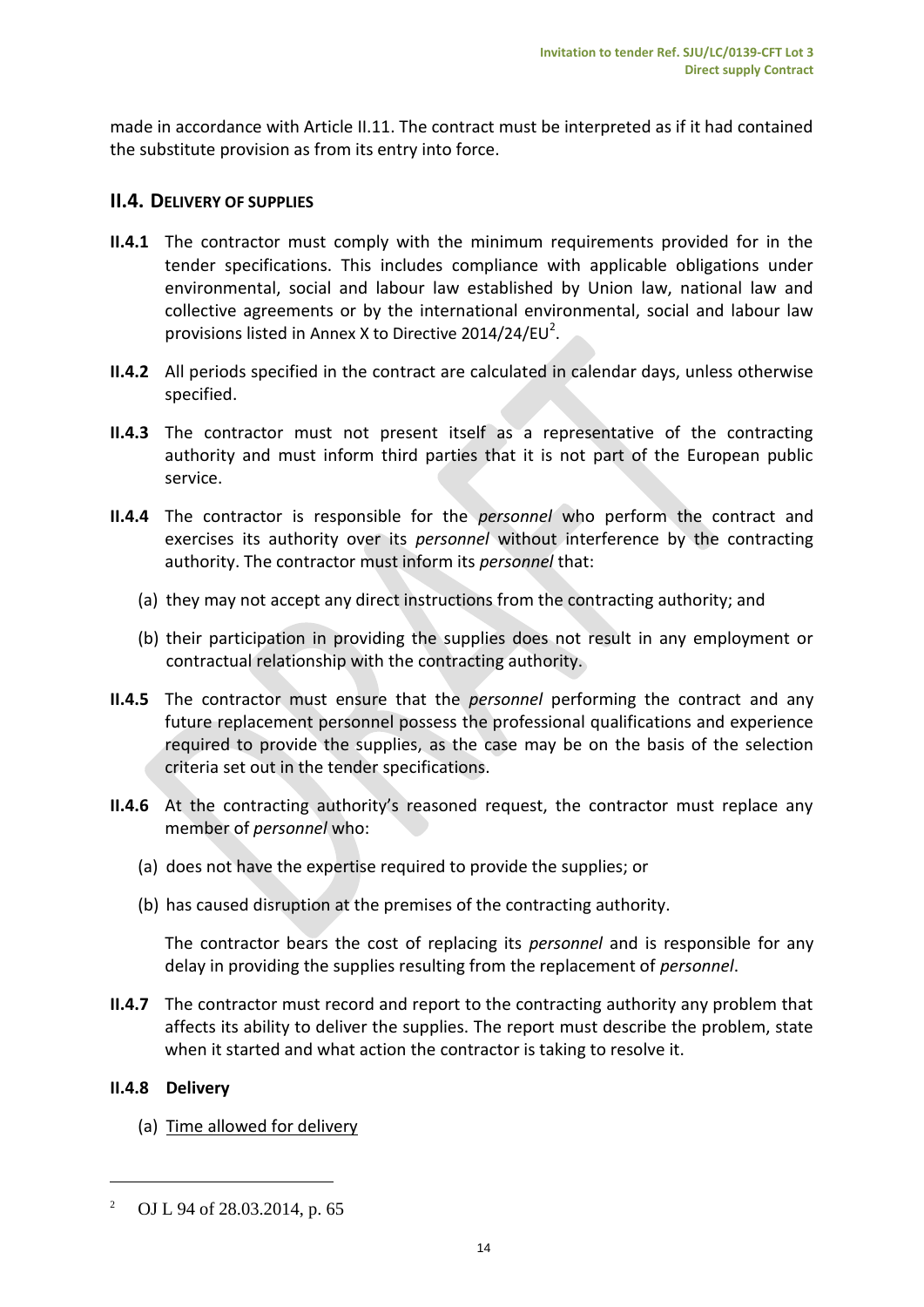The time allowed for delivery is calculated in accordance with Article I.3.

## (b) Date, time and place of delivery

The Commission must be notified in writing of the exact date of delivery within the period indicated in Article I.3. All deliveries must be made at the agreed place of delivery during the hours indicated in Article I.3.

The contractor must bear all costs and risks involved in delivering the supplies to the place of delivery.

## (c) Consignment note

Each delivery must be accompanied by a consignment note in duplicate, duly signed and dated by the contractor or its carrier, giving the contract number and particulars of the supplies delivered. One copy of the consignment note must be countersigned by the contracting authority and returned to the contractor or to its carrier.

## **II.4.9 Certificate of conformity**

Signature of the consignment note by the contracting authority, as provided for in point (c) of Article II.4.10 is simply an acknowledgment of the fact that that the delivery took place and in no way implies conformity of the supplies with the contract.

Conformity of the supplies delivered must be evidenced by the signature of a certificate to this effect by the contracting authority no later than one month after the date of delivery, unless otherwise specified in the special conditions or in the tender specifications.

Conformity must be declared only where the conditions laid down in the contract are satisfied and the supplies conform to the tender specifications.

If, for reasons attributable to the contractor, the contracting authority is unable to accept the supplies, the contractor must be notified in writing at the latest by the deadline for conformity.

## **II.4.10 Conformity of the supplies delivered with the contract**

The supplies delivered by the contractor to the contracting authority must be in conformity in quantity, quality, price and packaging with the contract.

The supplies delivered must:

- (a) correspond to the description given in the tender specifications and possess the characteristics of the supplies provided by the contractor to the contracting authority as a sample or model;
- (b) be fit for any specific purpose required of them by the contracting authority and made known to the contractor at the time of conclusion of this contract and accepted by the contractor;
- (c) be fit for the purposes for which supplies of the same type are normally used;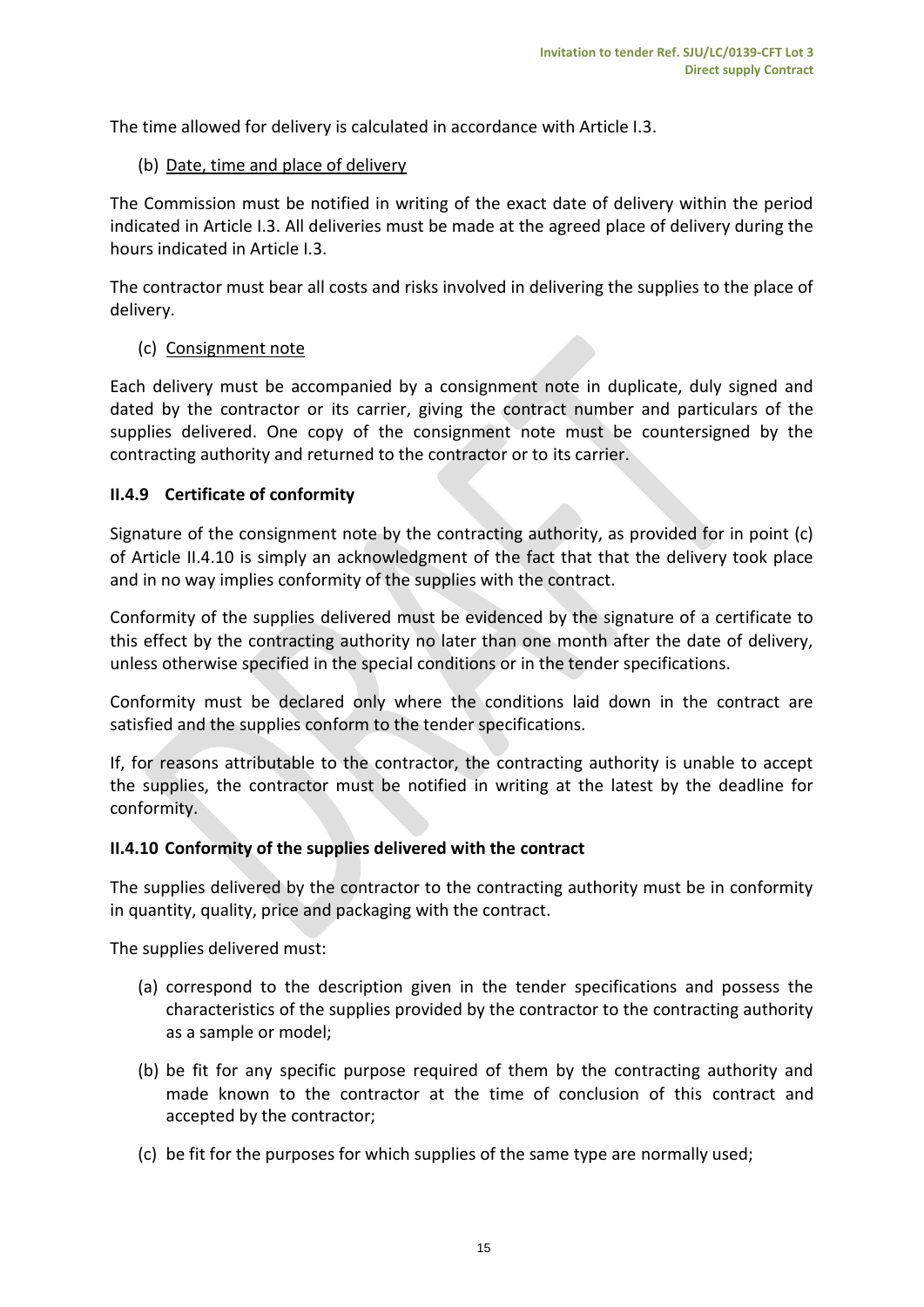- (d) demonstrate the high quality standards and performance which are normal in supplies of the same type and which the contracting authority can reasonably expect, given the nature of the supplies and taking into account any public statements on the specific characteristics of the supplies made by the contractor, the producer or its representative, particularly in advertising or on labelling; in accordance with the state of the art in the industry and the provisions of this contract, in particular the tender specifications and the terms of its tender.
- (e) be packaged according to the usual method for supplies of the same type or, failing this, in a way designed to preserve and protect them.

## **II.4.11 Remedy**

The contractor must be liable to the contracting authority for any lack of conformity which exists at the time the supplies are verified.

In case of lack of conformity, without prejudice to Article II.14 on liquidated damages applicable to the total price of the supplies concerned, the contracting authority is entitled:

- (a) either to have the supplies brought into conformity, free of charge, by repair or replacement;
- (b) or to have an appropriate reduction made in the price.

Any repair or replacement must be completed within a reasonable time and without any significant inconvenience to the contracting authority, taking account of the nature of the supplies and the purpose for which they are required by the contracting authority.

The term 'free of charge' in paragraph (a) refers to the costs incurred to bring the supplies into conformity, particularly the cost of postage, labour and materials.

#### **II.4.12 Assembly**

If required by the tender specifications, the contractor must assemble the supplies delivered within a period of one month unless otherwise specified in the special conditions.

Any lack of conformity resulting from incorrect installation of the supplies must be deemed to be equivalent to lack of conformity of the supplies if installation forms part of the contract and the supplies were installed by the contractor or under its responsibility. This applies equally if the product was to be installed by the contracting authority and was incorrectly installed owing to a shortcoming in the installation instructions.

## **II.4.13 Services provided to supplies**

If required by the tender specifications, services to supplies must be provided accordingly.

#### **II.4.14 General provisions concerning supplies**

(a) Packaging

The supplies must be packaged in strong boxes or crates or in any other way that ensures that the contents remain intact and prevents damage or deterioration. Packaging, pallets, etc., including contents, must not weigh more than 500 kg.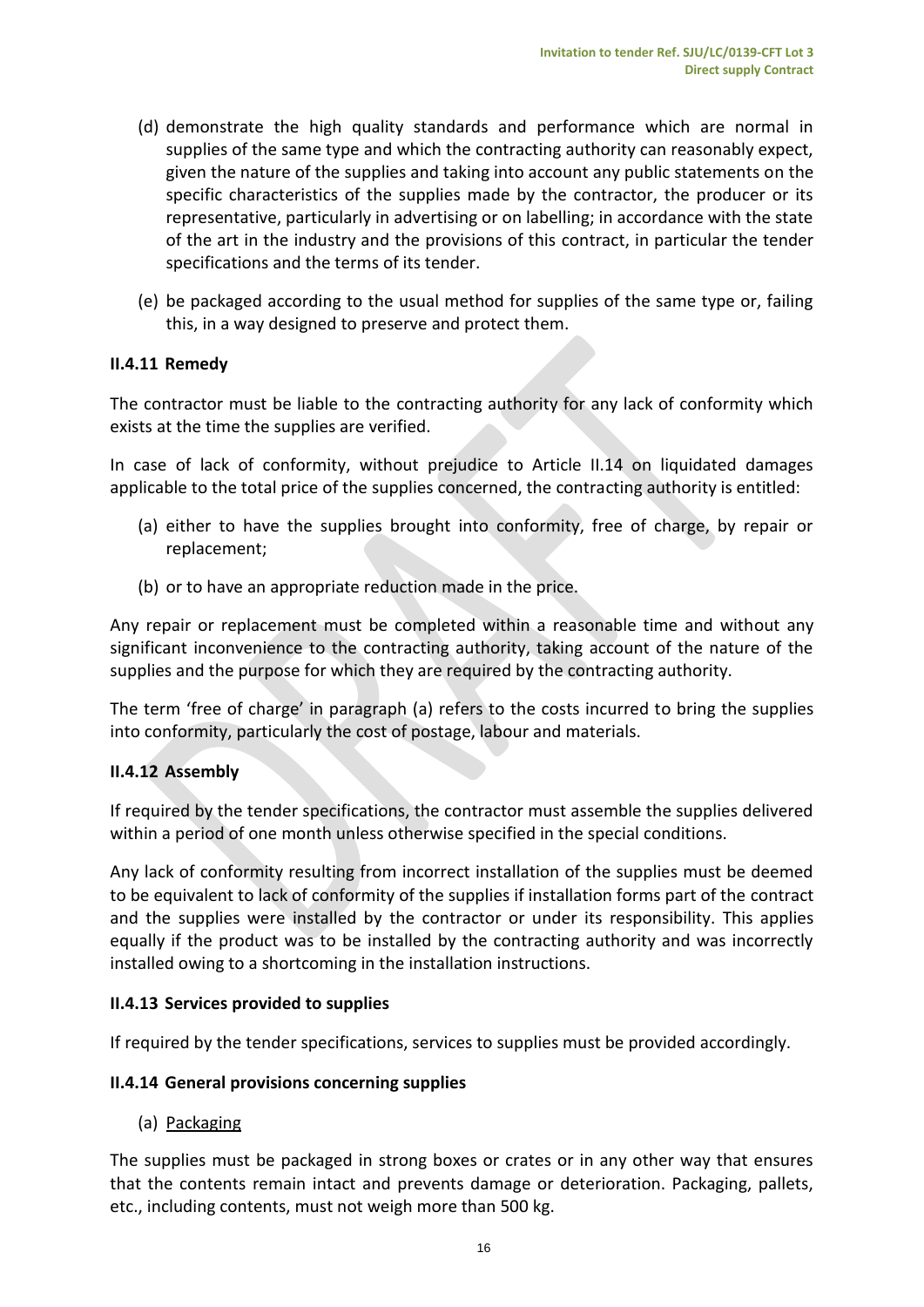Unless otherwise specified in the special conditions or in the tender specifications, pallets must be considered as one-way packaging and must not be returned. Each box must be clearly labelled with the following information:

- name of contracting authority and address for delivery;
- name of contractor;
- description of contents;
- date of delivery;
- number and date of contract;
- EC code number of article.
- (b) Guarantee

The supplies must be guaranteed against all defects in manufacture or materials for two years from the date of delivery, unless provision is made for a longer period in the tender specifications.

The contractor must guarantee that any permits and licences required for manufacturing and selling the supplies have been obtained.

The contractor must replace at its own expense, within a reasonable time limit to be determined by agreement between the parties, any items which become damaged or defective in the course of normal use during the guarantee period.

The contractor is responsible for any conformity defect which exists at the time of delivery, even if this defect does not appear until a later date.

The contractor is also responsible for any conformity defect which occurs after delivery and is ascribable to non-compliance with its obligations, including failure to provide a guarantee that, for a certain period, supplies used for the purposes for which they are normally used or for a specific purpose will preserve their qualities or characteristics as specified.

If part of an item is replaced, the replacement part must be guaranteed under the same terms and conditions for a further period of the same duration as that specified above.

If a defect is found to originate in a systematic flaw in design, the contractor must replace or modify all identical parts incorporated in the other supplies that are part of the order, even though they may not have been the cause of any incident. In this case, the guarantee period must be extended as stated above.

## <span id="page-16-0"></span>**II.5.** C**OMMUNICATION BETWEEN THE PARTIES**

## <span id="page-16-1"></span>**II.5.1. Form and means of communication**

Any communication of information, notices or documents under the contract must:

(a) be made in writing in paper or electronic format in the language of the contract;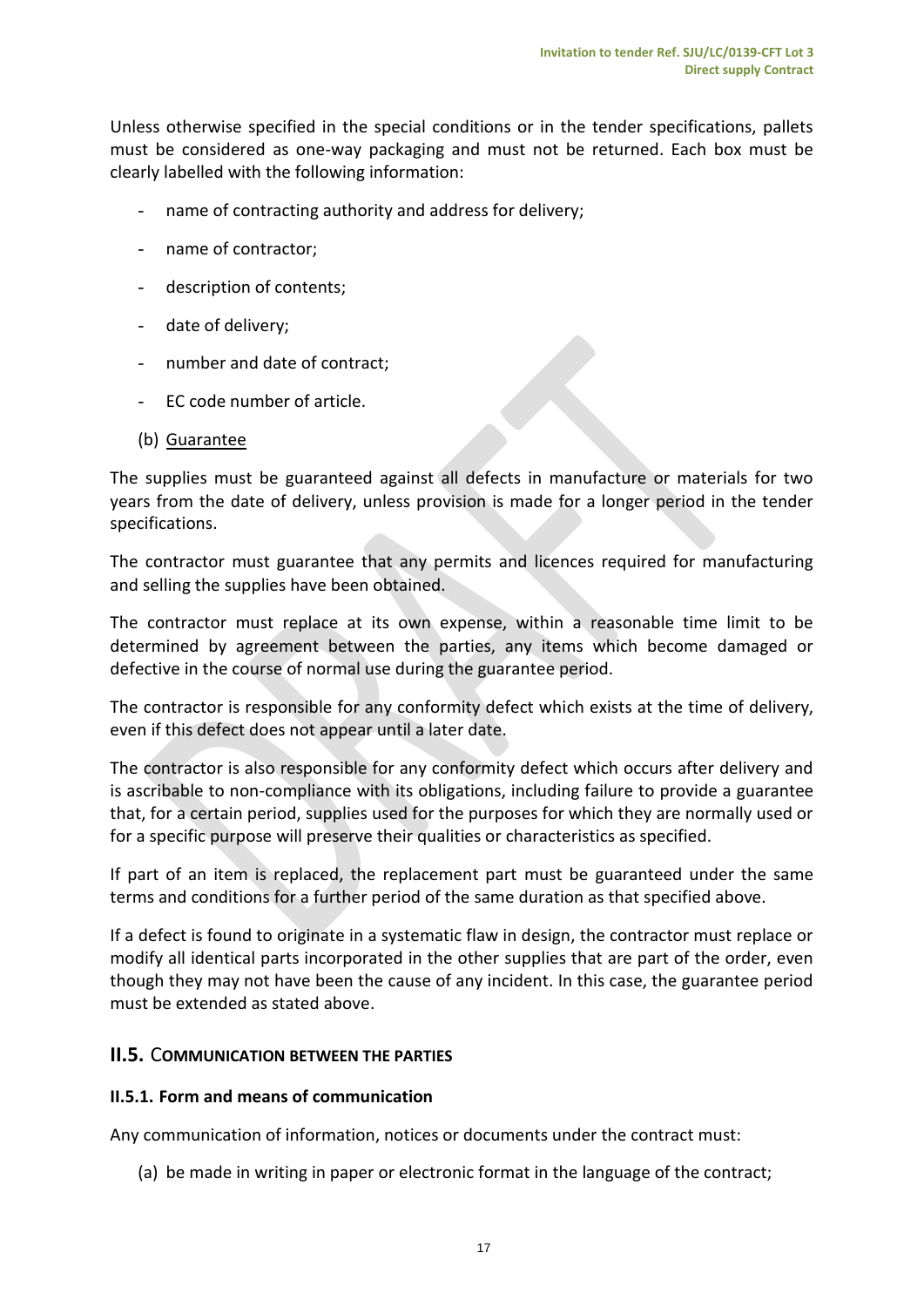- (b) bear the contract number;
- (c) be made using the relevant communication details set out in Article I.8; and
- (d) be sent by mail, email or, for the documents specified in the special conditions, via *e-PRIOR*.

If a party requests written confirmation of an e-mail within a reasonable time, the other party must provide an original signed paper version of the communication as soon as possible.

The parties agree that any communication made by email has full legal effect and is admissible as evidence in judicial proceedings.

## <span id="page-17-0"></span>**II.5.2. Date of communications by mail and email**

Any communication is deemed to have been made when the receiving party receives it, unless this contract refers to the date when the communication was sent.

E-mail is deemed to have been received by the receiving party on the day of dispatch of that e-mail, provided that it is sent to the e-mail address indicated in Article I.8. The sending party must be able to prove the date of dispatch. In the event that the sending party receives a non-delivery report, it must make every effort to ensure that the other party actually receives the communication by email or mail. In such a case, the sending party is not held in breach of its obligation to send such communication within a specified deadline.

Mail sent to the contracting authority is deemed to have been received by the contracting authority on the date on which the department responsible referred to in Article I.8 registers it.

*Formal notifications* are considered to have been received by the receiving party on the date of receipt indicated in the proof received by the sending party that the message was delivered to the specified recipient.

#### <span id="page-17-1"></span>**II.5.3. Submission of e-documents via e-PRIOR**

If provided for in the special conditions, the exchange of electronic documents (edocuments) such as invoices between the parties is automated through the use of the *e-PRIOR* platform. This platform provides two possibilities for such exchanges: either through web services (machine-to-machine connection) or through a web application (the *supplier portal*).

The contracting authority takes the necessary measures to implement and maintain electronic systems that enable the *supplier portal* to be used effectively.

In the case of machine-to-machine connection, a direct connection is established between the parties' *back offices*. In this case, the parties take the measures necessary on their side to implement and maintain electronic systems that enable the machine-to-machine connection to be used effectively. The electronic systems are specified in the *interface control document*. The contractor (or leader in the case of a joint tender) must take the necessary technical measures to set up a machine-to-machine connection and at its own cost.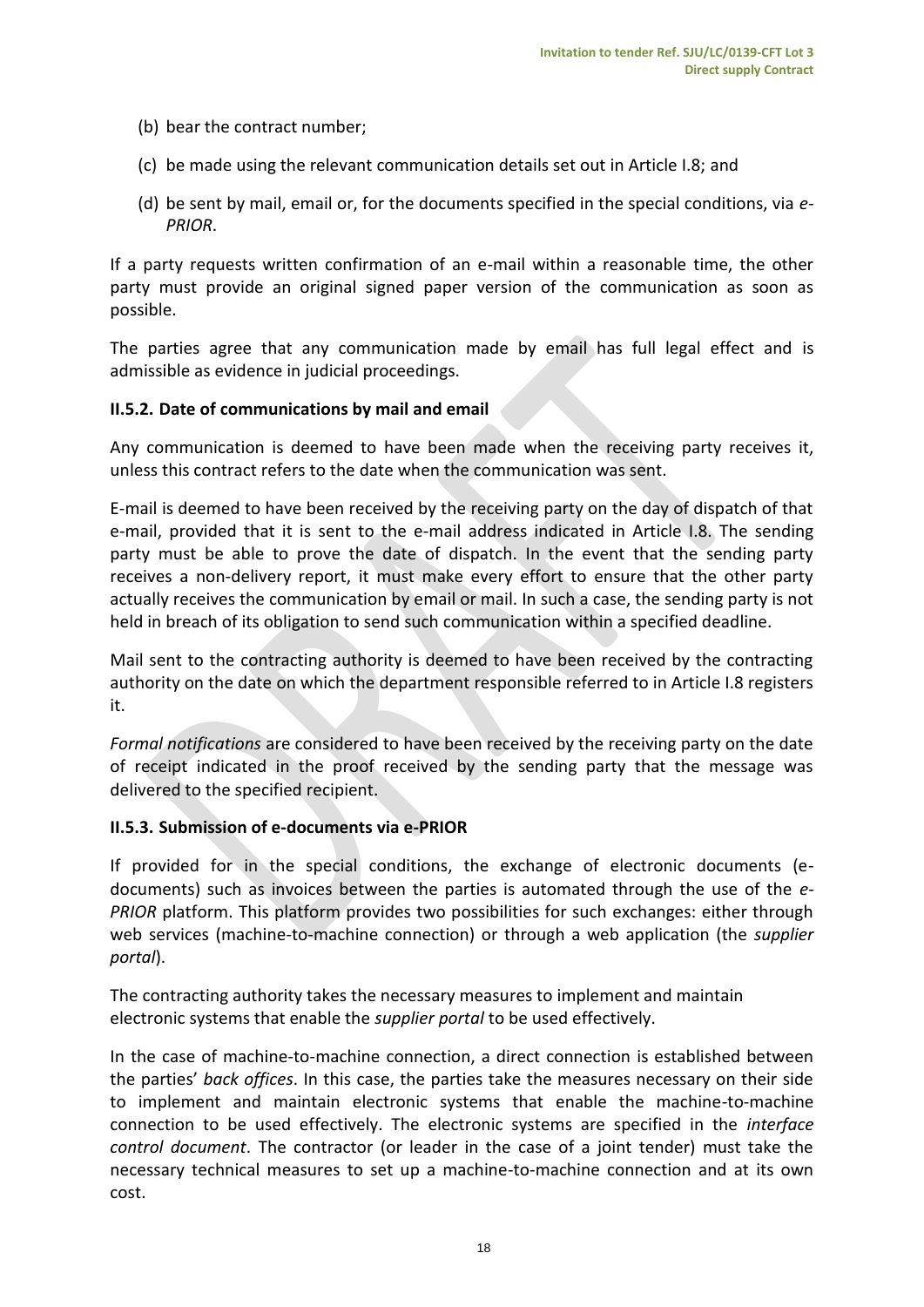If communication via the *supplier portal* or via the web services (machine-to-machine connection) is hindered by factors beyond the control of one party, it must *notify* the other immediately and the parties must take the necessary measures to restore this communication.

If it is impossible to restore the communication within two working days, one party must *notify* the other that alternative means of communication specified in Article II.5.1 will be used until the *supplier portal* or the machine-to-machine connection is restored.

When a change in the *interface control document* requires adaptations, the contractor (or leader in the case of a joint tender) has up to six months from receipt of the *notification* to implement this change. This period can be shortened by mutual agreement of the parties. This period does not apply to urgent measures required by the security policy of the contracting authority to ensure integrity, confidentiality and non-repudiation of information and the availability of *e-PRIOR*, which must be applied immediately.

## <span id="page-18-0"></span>**II.5.4. Validity and date of e-documents**

The parties agree that any e-document, including related attachments exchanged via *e-PRIOR*:

- (a) is considered as equivalent to a paper document;
- (b) is deemed to be the original of the document;
- (c) is legally binding on the parties once an *e-PRIOR* authorised person has performed the 'sign' action in *e-PRIOR* and has full legal effect; and
- (d) constitutes evidence of the information contained in it and is admissible as evidence in judicial proceedings.

The parties expressly waive any rights to contest the validity of such a document solely on the grounds that communications between the parties occurred through *e-PRIOR* or that the document has been signed through *e-PRIOR*. If a direct connection is established between the parties' *back offices* to allow electronic transfer of documents, the parties agree that an e-document, sent as mentioned in the *interface control document*, qualifies as an *EDI message*.

If the e-document is dispatched through the *supplier portal*, it is deemed to have been legally issued or sent when the contractor (or leader in the case of a joint tender) is able to successfully submit the e-document without any error messages. The generated PDF and XML document for the e-document are considered as a proof of receipt by the contracting authority.

In the event that an e-document is dispatched using a direct connection established between the parties' *back offices*, the e-document is deemed to have been legally issued or sent when its status is 'received' as defined in the *interface control document*.

When using the *supplier portal*, the contractor (or leader in the case of a joint tender) can download the PDF or XML message for each e-document for one year after submission. After this period, copies of the e-documents are no longer available for automatic download from the *supplier portal*.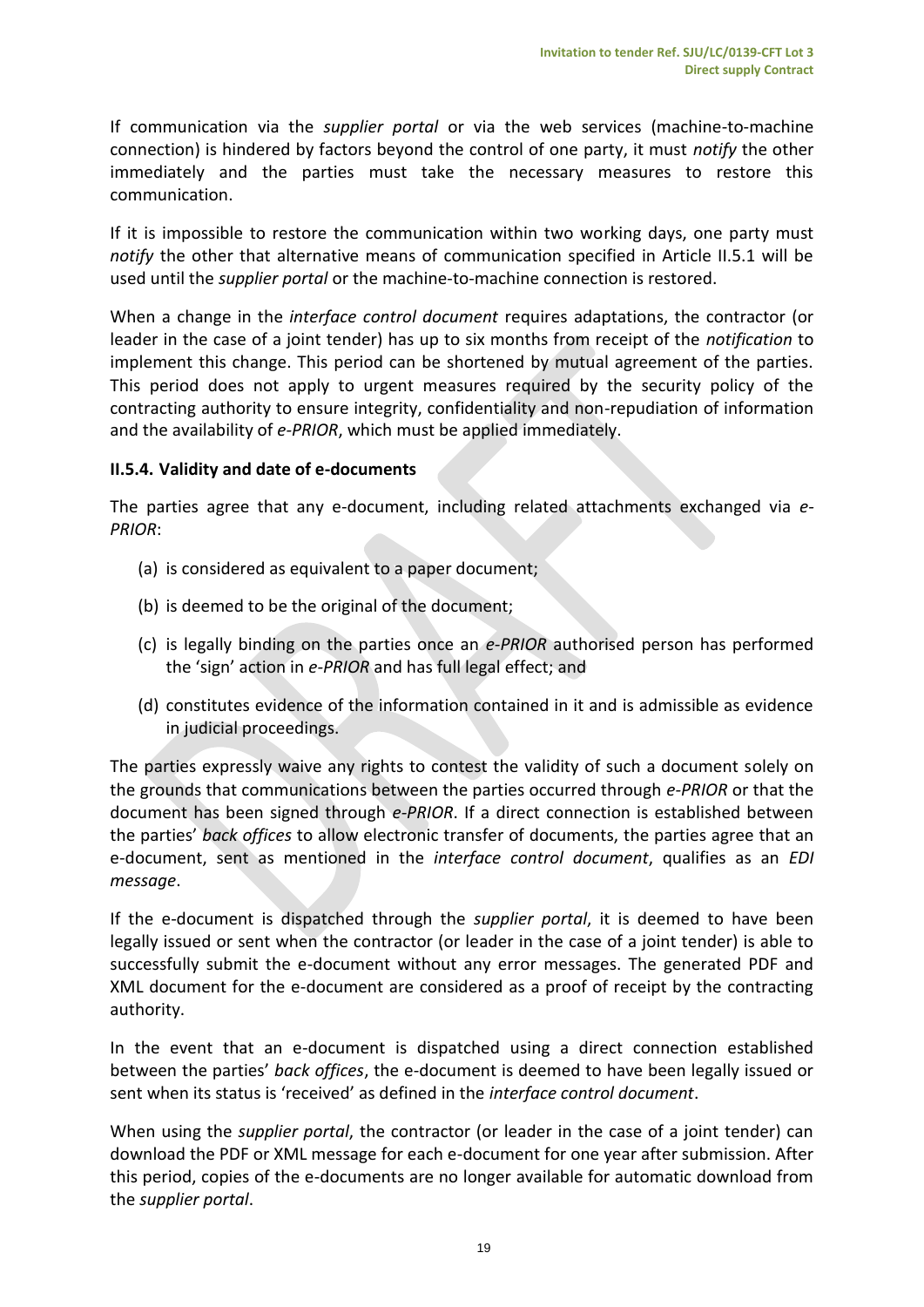## <span id="page-19-0"></span>**II.5.5. Authorised persons in e-PRIOR**

The contractor submits a request for each person who needs to be assigned the role of 'user' in *e-PRIOR*. These persons are identified by means of the European Communication Authentication Service (ECAS) and authorised to access and perform actions in *e-PRIOR* within the permissions of the user roles that the contracting authority has assigned to them.

User roles enabling these *e-PRIOR* authorised persons to sign legally binding documents such as specific tenders or specific contracts are granted only upon submission of supporting documents proving that the authorised person is empowered to act as a legal representative of the contractor.

## <span id="page-19-1"></span>**II.6. LIABILITY**

- **II.6.1** The contracting authority is not liable for any damage or loss caused by the contractor, including any damage or loss to third parties during or as a consequence of performance of the contract.
- **II.6.2** If required by the relevant applicable legislation, the contractor must take out an insurance policy against risks and damage or loss relating to the performance of the contract. It must also take out supplementary insurance as reasonably required by standard practice in the industry. Upon request, the contractor must provide evidence of insurance coverage to the contracting authority.
- **II.6.3** The contractor is liable for any loss or damage caused to the contracting authority during or as a consequence of performance of the contract, including in the event of subcontracting, but only to an amount not exceeding three times the total amount of the contract. However, if the damage or loss is caused by the gross negligence or wilful misconduct of the contractor or of its *personnel* or subcontractors, the contractor is liable for the whole amount of the damage or loss.
- **II.6.4** If a third party brings any action against the contracting authority in connection with the *performance of the contract*, the contractor must assist the contracting authority in the legal proceedings, including by intervening in support of the contracting authority upon request.

If the contracting authority's liability towards the third party is established and that such liability is caused by the contractor during or as a consequence of the *performance of the contract*, Article II.6.3 applies.

- **II.6.5**If the contractor is composed of two or more economic operators (i.e. who submitted a joint tender), they are all jointly and severally liable to the contracting authority for the *performance of the contract*.
- **II.6.6** The contracting authority is not liable for any loss or damage caused to the contractor during or as a consequence of *performance of the contract*, unless the loss or damage was caused by wilful misconduct or gross negligence of the contracting authority.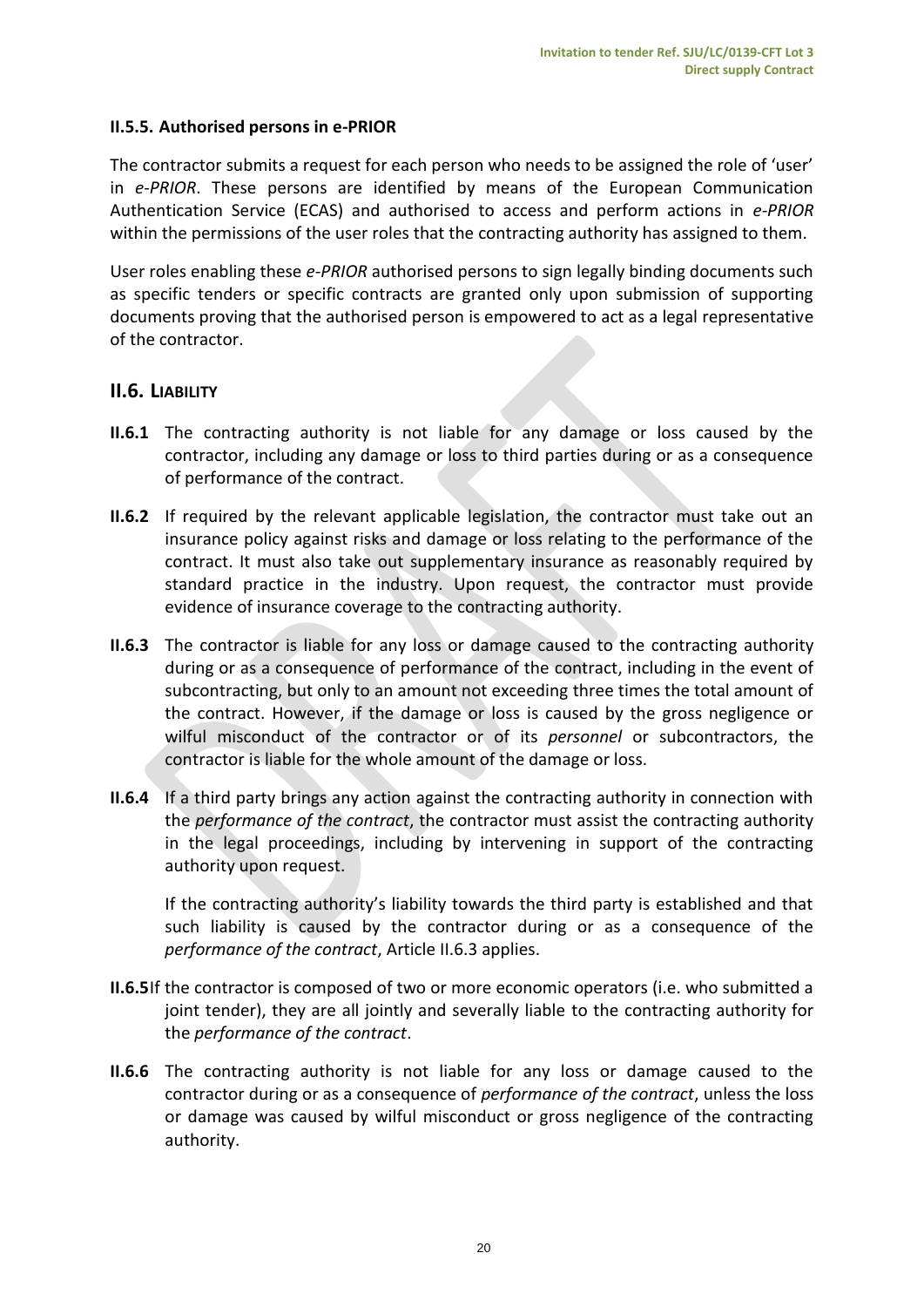#### <span id="page-20-0"></span>**II.7. CONFLICT OF INTERESTS AND PROFESSIONAL CONFLICTING INTERESTS**

- **II.7.1** The contractor must take all the necessary measures to prevent any situation of *conflict of interest or professional conflicting interest*.
- **II.7.2** The contractor must *notify* the contracting authority in writing as soon as possible of any situation that could constitute a *conflict of interest* or a *professional conflicting interest* during the *performance of the contract*. The contractor must immediately take action to rectify the situation.

The contracting authority may do any of the following:

- (a) verify that the contractor's action is appropriate;
- (b) require the contractor to take further action within a specified deadline;
- **II.7.3** The contractor must pass on all the relevant obligations in writing to:
	- (a) its *personnel*;
	- (b) any natural person with the power to represent it or take decisions on its behalf;
	- (c) third parties involved in the *performance of the contract*, including subcontractors.

The contractor must also ensure that the persons referred to above are not placed in a situation which could give rise to conflicts of interest.

#### <span id="page-20-1"></span>**II.8. CONFIDENTIALITY**

- **II.8.1** The contracting authority and the contractor must treat with confidentiality any information or documents, in any format, disclosed in writing or orally relating to the *performance of the contract* and identified in writing as confidential.
- **II.8.2** Each party must:
	- (a) not use *confidential information or documents* for any purpose other than to perform its obligations under the contract without the prior written agreement of the other party;
	- (b) ensure the protection of such *confidential information or documents* with the same level of protection as its own confidential information or documents, and in any case with due diligence;
	- (c) not disclose directly or indirectly *confidential information or documents* to third parties without the prior written agreement of the other party.
- **II.8.3** The confidentiality obligation set out in this Article are binding on the contracting authority and the contractor during the performance of the contract and for as long as the information or documents remain confidential unless:
	- (a) the disclosing party agrees to release the receiving party from the confidentiality obligation earlier;
	- (b) the *confidential information or documents* become public through other means than in breach of the confidentiality obligation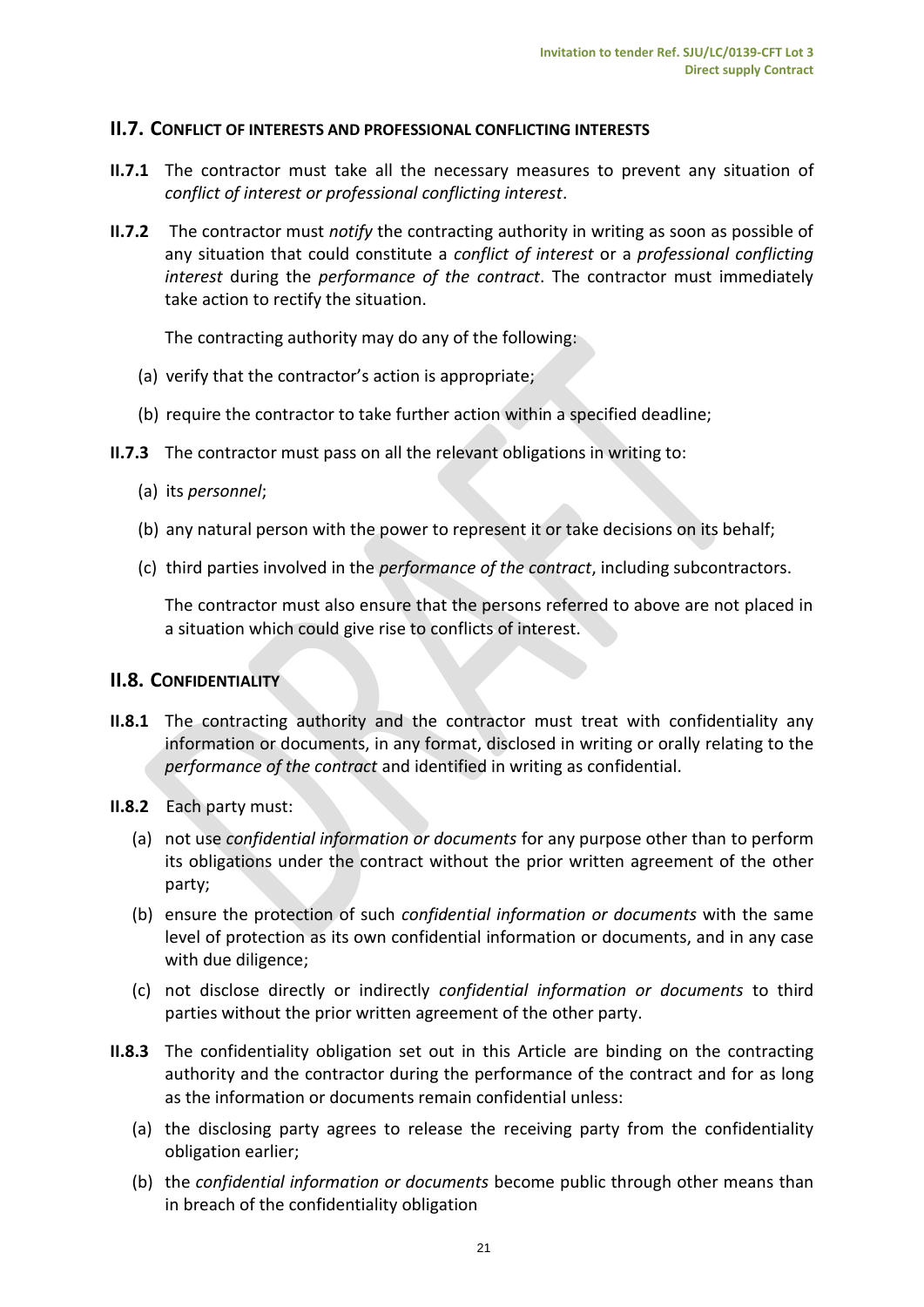- (c) the applicable law requires the disclosure of the *confidential information or documents*.
- **II.8.4** The contractor must obtain from any natural person with the power to represent it or take decisions on its behalf, as well as from third parties involved in the performance of the contract, a commitment that they will comply with this Article .At the request of the contracting authority, the contractor must provide a document providing evidence of this commitment.

## <span id="page-21-0"></span>**II.9. PROCESSING OF PERSONAL DATA**

- **II.9.1** Any personal data included in the contract must be processed in accordance with Regulation (EC) No 45/2001 of the European Parliament and of the Council of 18 December 2000 on the protection of individuals with regard to the processing of personal data by the Community institutions and bodies and on the free movement of such data. Such data must be processed by the data controller solely for the purposes of the performance, management and monitoring of the contract. This does not affect its possible transmission to the bodies entrusted with monitoring or inspection tasks in application of Union law.
- **II.9.2** The contractor has the right to access its personal data and the right to rectify any such data. The contractor should address any queries concerning the processing of its personal data to the data controller.
- **II.9.3** The contractor has right of recourse at any time to the European Data Protection Supervisor.
- **II.9.4** If the contract requires the contractor to process any personal data, the contractor may act only under the supervision of the data controller, in particular with regard to the purposes of the processing, the categories of data that may be processed, the recipients of the data and the means by which the data subject may exercise its rights.
- **II.9.5** The contractor must grant *personnel* access to the data to the extent strictly necessary for the performance, management and monitoring of the contract.
- **II.9.6** The contractor must adopt appropriate technical and organisational security measures giving due regard to the risks inherent in the processing and to the nature of the personal data concerned in order to:
	- (a) prevent any unauthorised person from gaining access to computer systems processing personal data, and especially:
		- (i) unauthorised reading, copying, alteration or removal of storage media;
		- (ii) unauthorised data inputting, as well as any unauthorised disclosure, alteration or erasure of stored personal data;

(iii) unauthorised use of data-processing systems by means of data transmission facilities;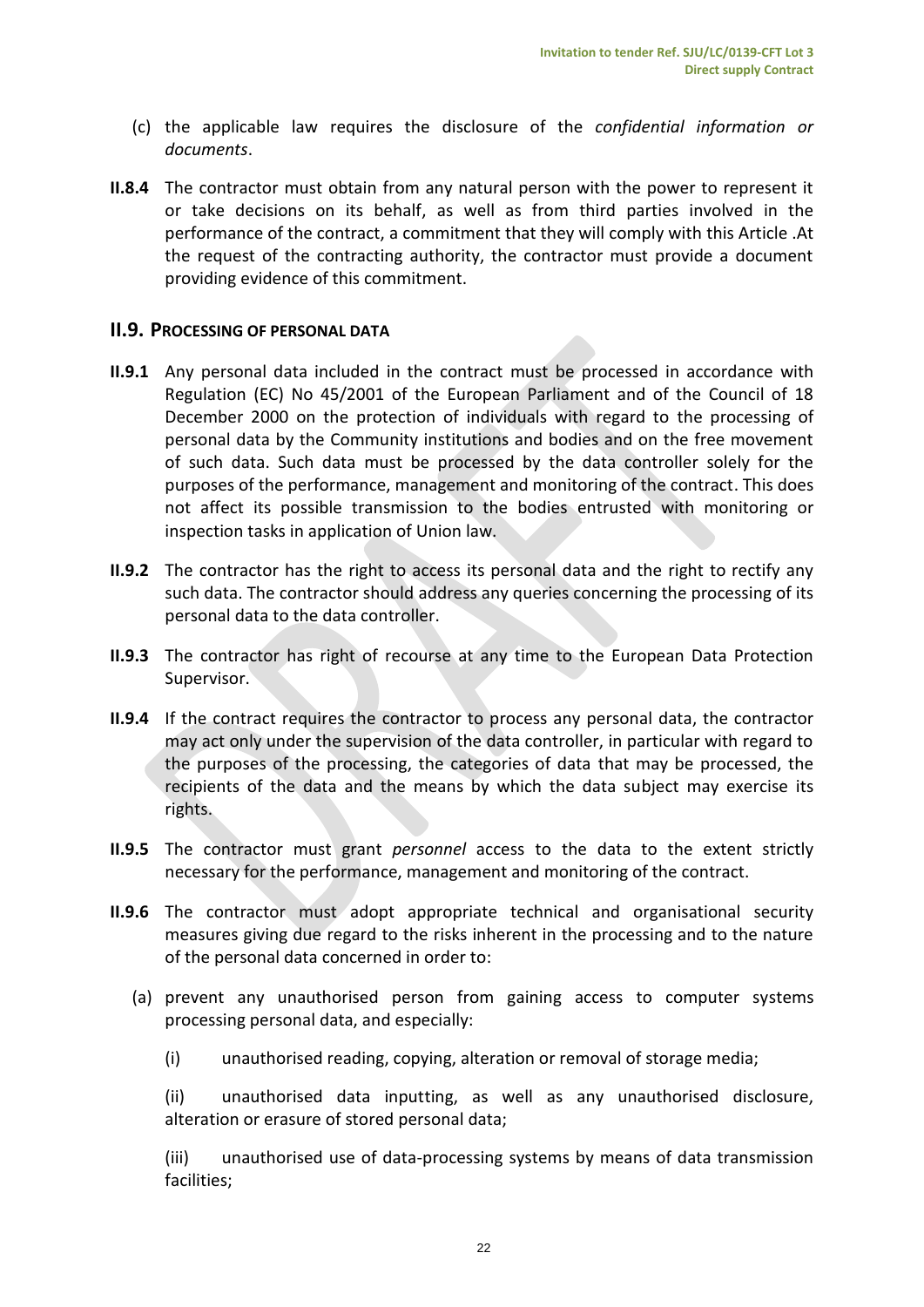- (b) ensure that authorised users of a data-processing system can access only the personal data to which their access right refers;
- (c) record which personal data have been communicated, when and to whom;
- (d) ensure that personal data being processed on behalf of third parties can be processed only in the manner prescribed by the contracting authority;
- (e) ensure that, during communication of personal data and transport of storage media, the data cannot be read, copied or erased without authorisation;
- (f) design its organisational structure in such a way that it meets data protection requirements.

#### <span id="page-22-0"></span>**II.10. SUBCONTRACTING**

- **II.10.1** The contractor must not subcontract and have the contract performed by third parties beyond the third parties already mentioned in its tender without prior written authorisation from the contracting authority.
- **II.10.2** Even if the contracting authority authorises subcontracting, the contractor remains bound by its contractual obligations and is solely responsible for the *performance of this contract.*
- **II.10.3** The contractor must ensure that the subcontract does not affect the rights of the contracting authority under this contract, particularly those under Article II.8 and  $II.22.$
- **II.10.4** The contracting authority may request the contractor to replace a subcontractor found to be in a situation provided for in points (d) and (e) of Article II.17.1.

#### <span id="page-22-1"></span>**II.11. AMENDMENTS**

- **II.11.1** Any amendment to the contract must be made in writing before all contractual obligations have been fulfilled.
- **II.11.2** Any amendment must not make changes to the contract that might alter the initial conditions of the procurement procedure or result in unequal treatment of tenderers.

## <span id="page-22-2"></span>**II.12. ASSIGNMENT**

- **II.9.1** The contractor must not assign any of the rights and obligations arising from the contract, including claims for payments or factoring, without prior written authorisation from the contracting authority. In such cases, the contractor must provide the contracting authority with the identity of the intended assignee.
- **II.9.2** Any right or obligation assigned by the contractor without authorisation is not enforceable against the contracting authority.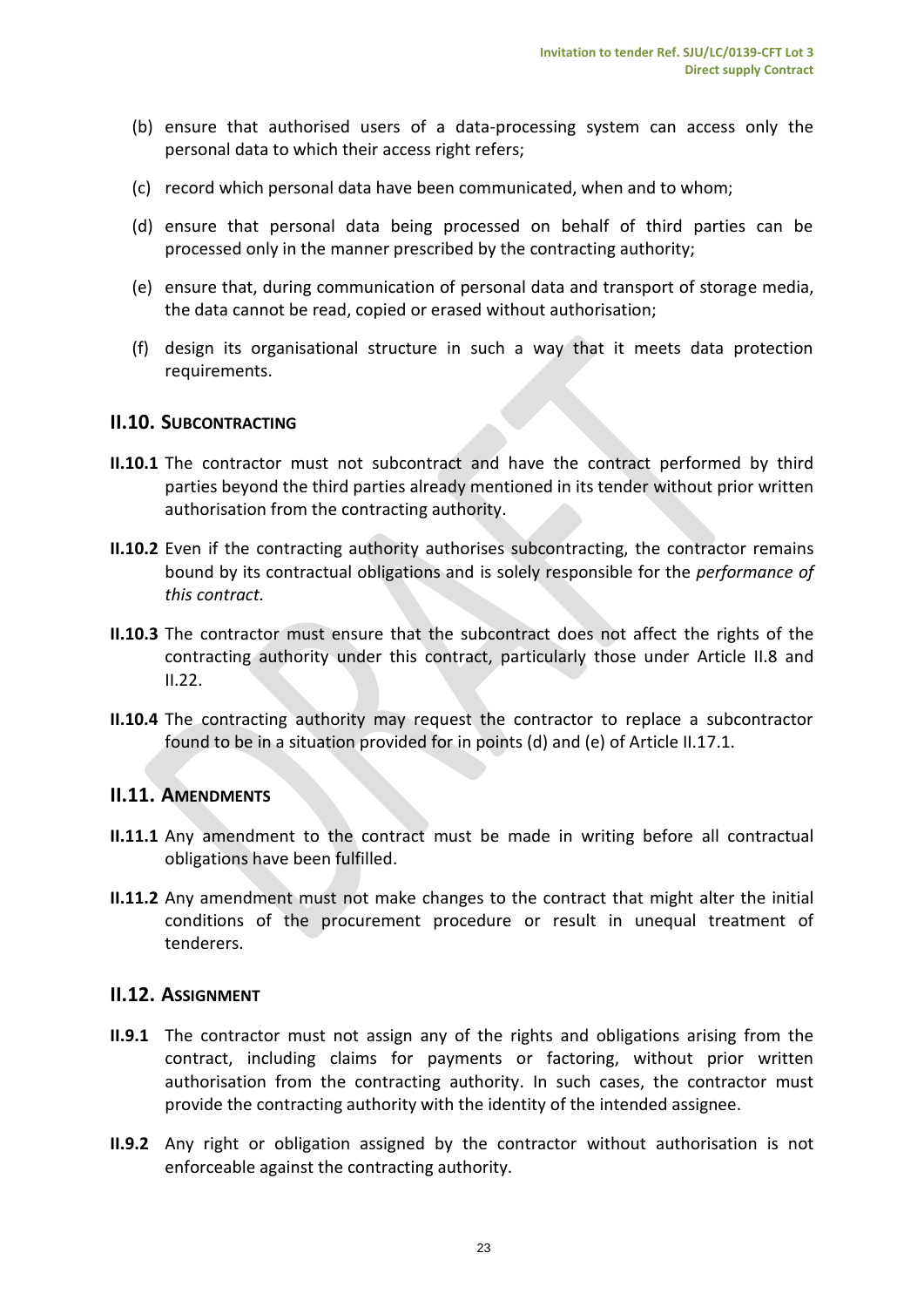## <span id="page-23-0"></span>**II.13. FORCE MAJEURE**

- **II.13.1** If a party is affected by *force majeure,* it must immediately *notify* the other party, stating the nature of the circumstances, their likely duration and foreseeable effects.
- **II.10.3** A party is not liable for any delay or failure to perform its obligations under the contract if that delay or failure is a result of *force majeure*. If the contractor is unable to fulfil its contractual obligations owing to *force majeure*, it has the right to remuneration only for the supplies actually delivered and which obtain a certificate of conformity.
- **II.13.3** The parties must take all necessary measures to limit any damage due to *force majeure*.

# <span id="page-23-1"></span>**II.14. LIQUIDATED DAMAGES**

## <span id="page-23-2"></span>**II.14.1. Delay in delivery**

If the contractor fails to perform its contractual obligations within the applicable time limits set out in this contract, the contracting authority may claim liquidated damages for each day of delay using the following formula:

 $0.3 \times (V/d)$ 

where

V is the price of the relevant purchase or supply;

d is the duration specified in the contract for delivery of the relevant purchase or supply or, failing that, the duration of performance of the contract specified in Article I.3 expressed in days.

Liquidated damages may be imposed together with a reduction in price under the conditions laid down in Article II.15.

## <span id="page-23-3"></span>**II.14.2. Procedure**

The contracting authority must *formally notify* the contractor of its intention to apply liquidated damages and the corresponding calculated amount.

The contractor has 30 days following the date of receipt to submit observations. Failing that, the decision becomes enforceable the day after the time limit for submitting observations has elapsed.

If the contractor submits observations, the contracting authority, taking into account the relevant observations, must *notify* the contractor:

(a) of the withdrawal of its intention to apply liquidated damages; or

(b) of its final decision to apply liquidated damages and the corresponding amount.

#### <span id="page-23-4"></span>**II.14.3. Nature of liquidated damages**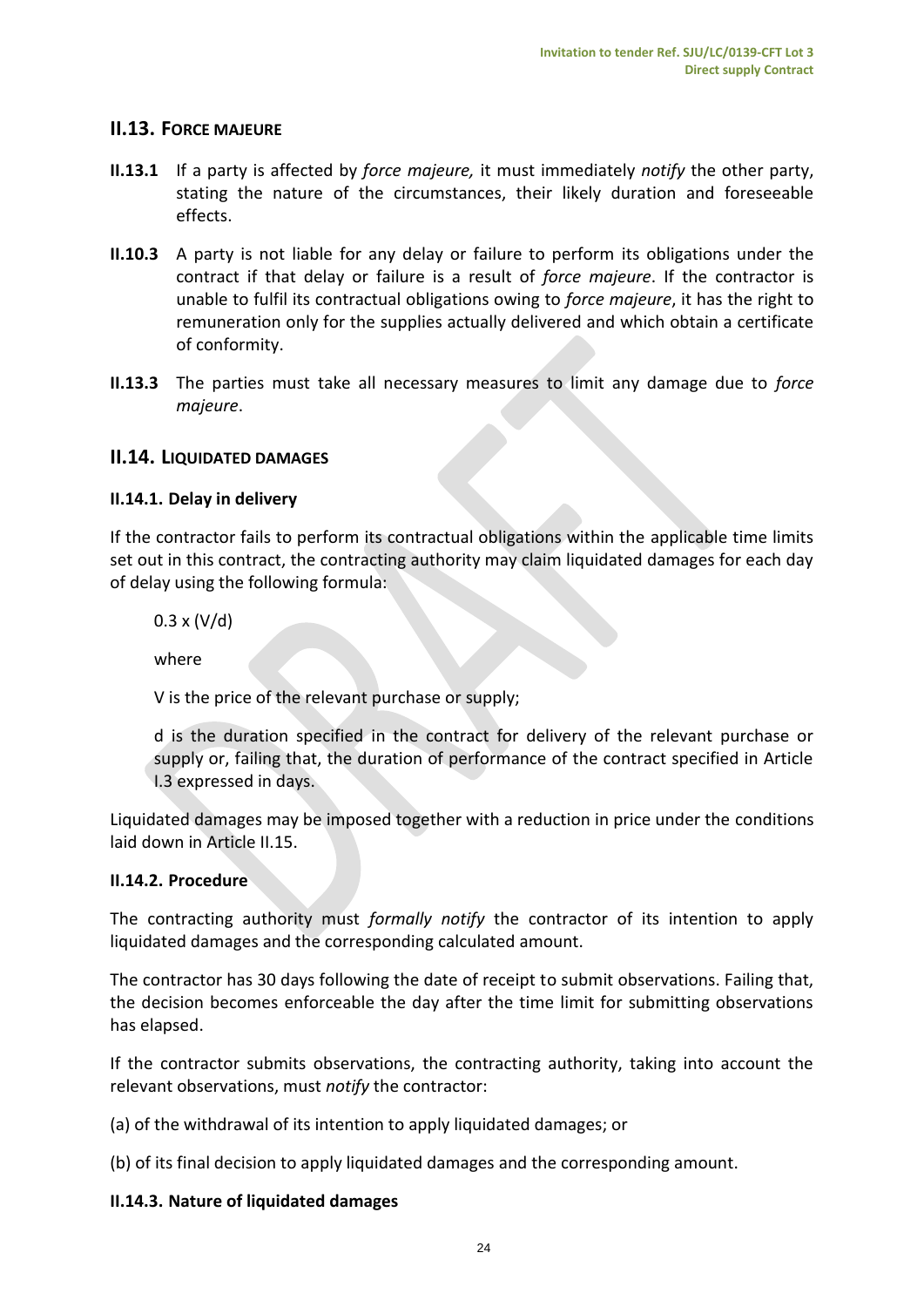The parties expressly acknowledge and agree that any amount payable under this Article is not a penalty and represents a reasonable estimate of fair compensation for the damage incurred due to failure to provide the supplies within the applicable time limits set out in this contract.

# **II.14.4. Claims and liability**

Any claim for liquidated damages does not affect the contractor's actual or potential liability or the contracting authority's rights under Article II.17.

# <span id="page-24-0"></span>**II.15. REDUCTION IN PRICE**

# <span id="page-24-1"></span>**II.15.1. Quality standards**

If the contractor fails to deliver the supply in accordance with the contract ('unperformed obligations') or if it fails to deliver the supply in accordance with the expected quality levels specified in the tender specifications ('low quality delivery'), the contracting authority may reduce or recover payments proportionally to the seriousness of the unperformed obligations or low quality delivery. This includes in particular cases where the contracting authority cannot approve a document or deliver a certificate of conformity for supply as defined in Article I.5 after the contractor has submitted the required additional information, correction or new supply.

A reduction in price may be imposed together with liquidated damages under the conditions of Article II.14.

## <span id="page-24-2"></span>**II.15.2. Procedure**

The contracting authority must *formally notify* the contractor of its intention to reduce payment and the corresponding calculated amount.

The contractor has 30 days following the date of receipt to submit observations. Failing that, the decision becomes enforceable the day after the time limit for submitting observations has elapsed.

If the contractor submits observations, the contracting authority, taking into account the relevant observations, must *notify* the contractor:

(a) of the withdrawal of its intention to reduce payment; or

(b) of its final decision to reduce payment and the corresponding amount.

## <span id="page-24-3"></span>**II.15.3. Claims and liability**

Any reduction in price does not affect the contractor's actual or potential liability or the contracting authority's rights under Article II.17.

## <span id="page-24-4"></span>**II.16. SUSPENSION OF THE PERFORMANCE OF THE CONTRACT**

## <span id="page-24-5"></span>**II.16.1. Suspension by the contractor**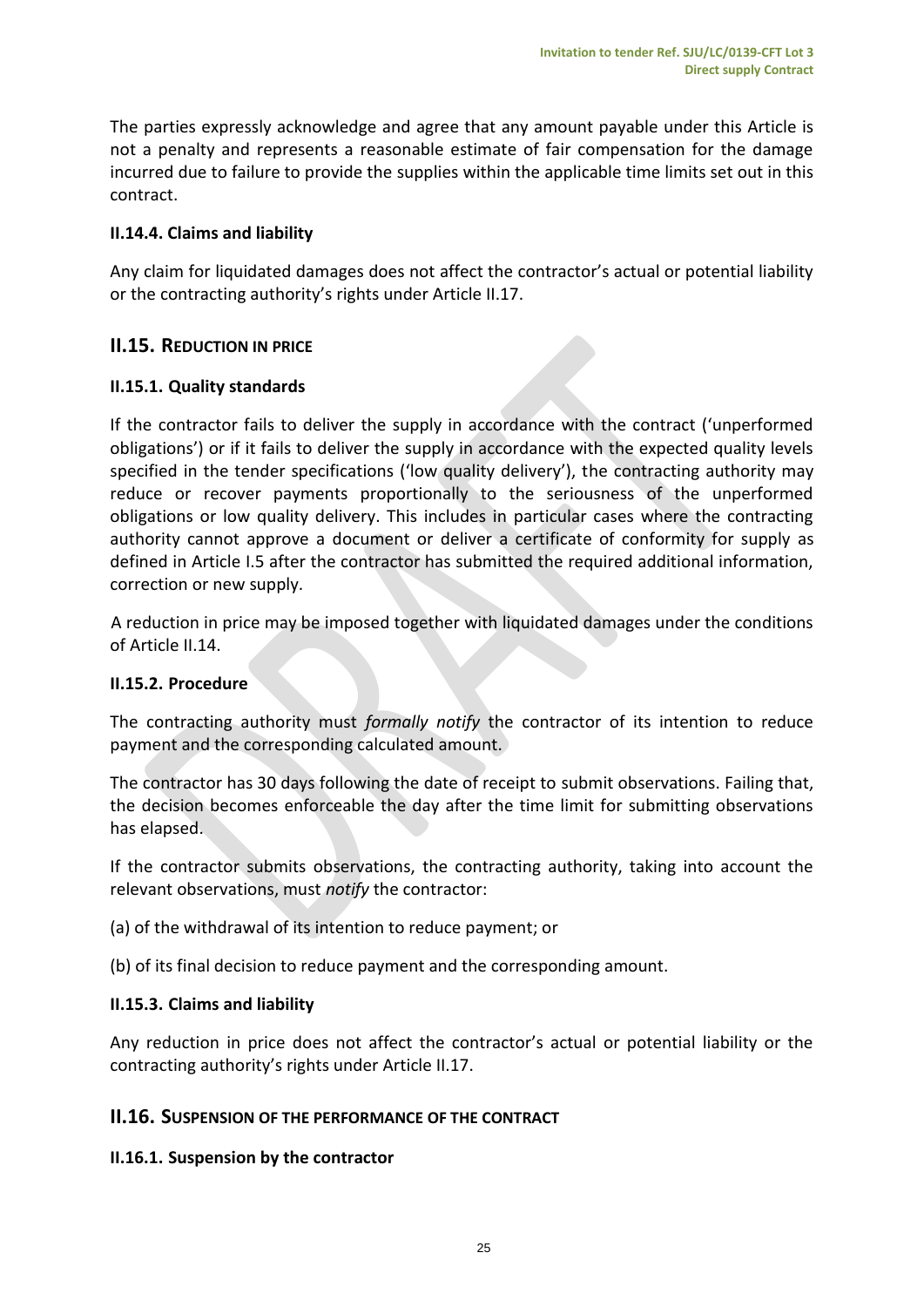If the contractor is affected by *force majeure,* it may suspend the *performance of the contract*.

The contractor must immediately notify the contracting authority about the suspension. The notification must include a description of the force majeure and state when the contractor expects to resume the performance of the contract.

The contractor must *notify* the contracting authority as soon as it is able to resume performance of the contract, unless the contracting authority has already terminated the contract.

## <span id="page-25-0"></span>**II.16.2. Suspension by the contracting authority**

The contracting authority may suspend the *performance of the contrac*t or any part of it:

(a) if the procedure for awarding the contract or the *performance of the contract* proves to have been subject to *substantial errors, irregularities or fraud*;

(b) in order to verify whether the presumed *substantial errors, irregularities or fraud* actually occurred.

The contracting authority must *formally notify* the contractor of the suspension. Suspension takes effect on the date of *formal notification*, or at a later date if the *formal notification* so provides.

The contracting authority must *notify* the contractor as soon as possible whether:

- (a) it is lifting the suspension; or
- (b) it intends to terminate the contract under Article II.17.1(f) or (j).

The contractor is not entitled to compensation for suspension of any part of the contract.

# <span id="page-25-1"></span>**II.17. TERMINATION OF THE CONTRACT**

## <span id="page-25-2"></span>**II.17.1. Grounds for termination by the contracting authority**

The contracting authority may terminate the contract in the following circumstances:

(a) if provision of the supplies under the contract has not actually started within 15 days of the scheduled date and the contracting authority considers the new date proposed, if any, unacceptable, taking into account Article II.11.2;

(b) if the contractor is unable, through its own fault, to obtain any permit or licence required for *performance of the contract*;

(c) if the contractor does not perform the contract in accordance with the tender specifications or is in breach of another substantial contractual obligation.

(d) if the contractor or any person that assumes unlimited liability for the debts of the contractor is in one of the situations provided for in points (a) and (b) of Article 106(1) of the Financial Regulation ;

(e) if the contractor or any *related person* is subject to any of the situations provided for in points (c) to (f) of Article 106(1) or to Article 106(2) of the Financial Regulation.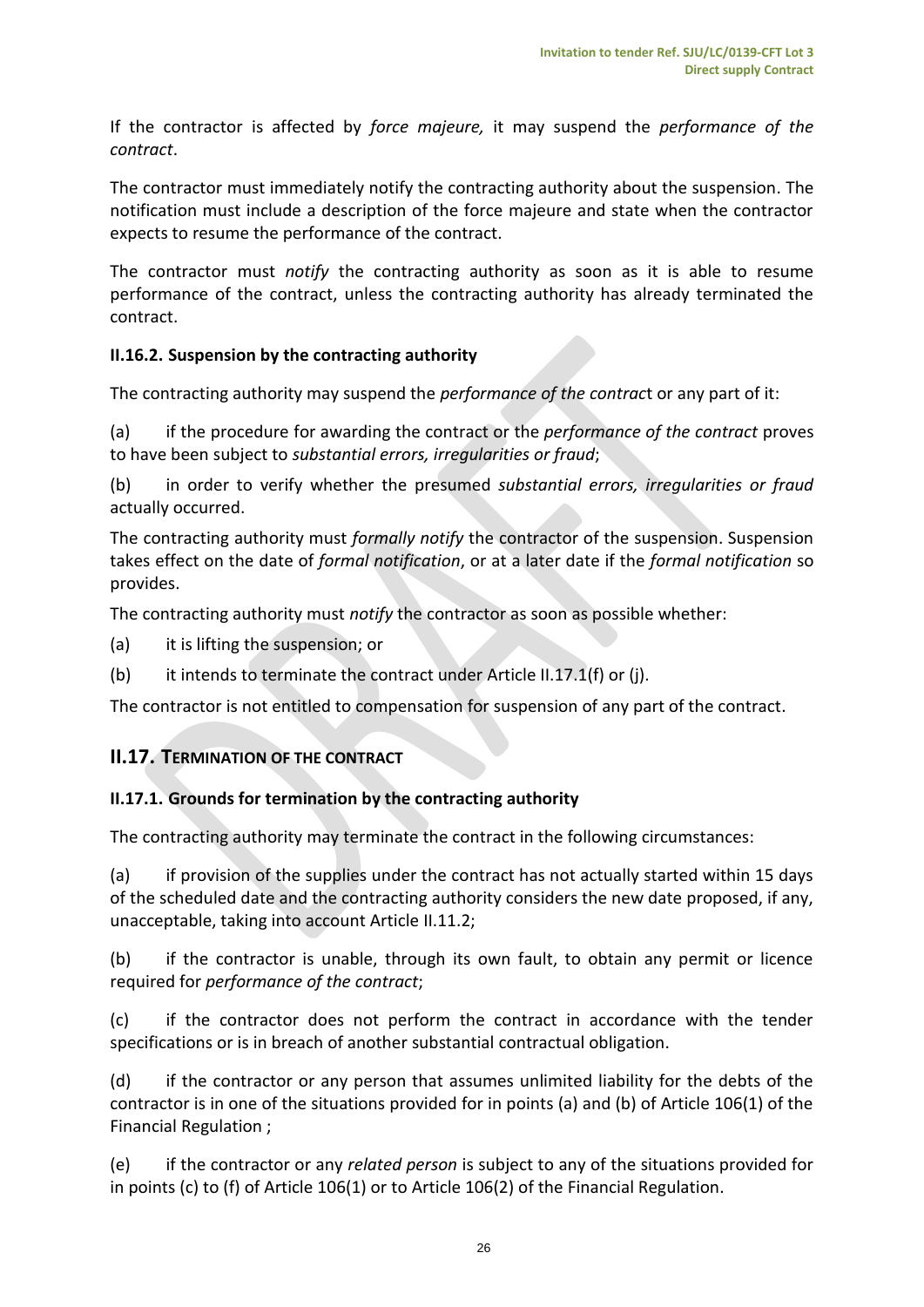(f) if the procedure for awarding the contract or the *performance of the contract* prove to have been subject to *substantial errors, irregularities or fraud*;

(g) if the contractor does not comply with applicable obligations under environmental, social and labour law established by Union law, national law, collective agreements or by the international environmental, social and labour law provisions listed in Annex X to Directive 2014/24/EU;

(h) if the contractor is in a situation that could constitute a *conflict of interest* or a *professional conflicting interest* as referred to in Article II.7;

(i) if a change to the contractor's legal, financial, technical, organisational or ownership situation is likely to substantially affect the *performance of the contract* or substantially modify the conditions under which the contract was initially awarded;

(j) in the event of *force majeure*, where either resuming implementation is impossible or the necessary ensuing amendments to the contract would mean that the tender specifications are no longer fulfilled or result in unequal treatment of tenderers or contractors;

## <span id="page-26-0"></span>**II.17.2. Grounds for termination by the contractor**

The contractor may terminate the contract if:

- (a) it has evidence that the contracting authority has committed *substantial errors, irregularities or fraud* in the procedure for awarding the contract or the *performance of the contract;*
- (b) the contracting authority fails to comply with its obligations, in particular the obligation to provide the information needed for the contractor to perform the contract as provided for in the tender specifications.

## <span id="page-26-1"></span>**II.17.3. Procedure for termination**

A party must *formally notify* the other party of its intention to terminate the contract and the grounds for termination.

The other party has 30 days following the date of receipt to submit observations, including the measures it has taken to continue fulfilling its contractual obligations. Failing that, the decision to terminate becomes enforceable the day after the time limit for submitting observations has elapsed.

If the other party submits observations, the party intending to terminate must *formally notify* it either of the withdrawal of its intention to terminate or of its final decision to terminate.

In the cases referred to in points (a) to (d) and (g) to (i) of Article II.17.1 and in Article II.17.2, the date on which the termination takes effect must be specified in the *formal notification*.

In the cases referred to in points (e), (f) and (j) of Article II.17.1, the termination takes effect on the day following the date on which the contractor receives *notification* of termination.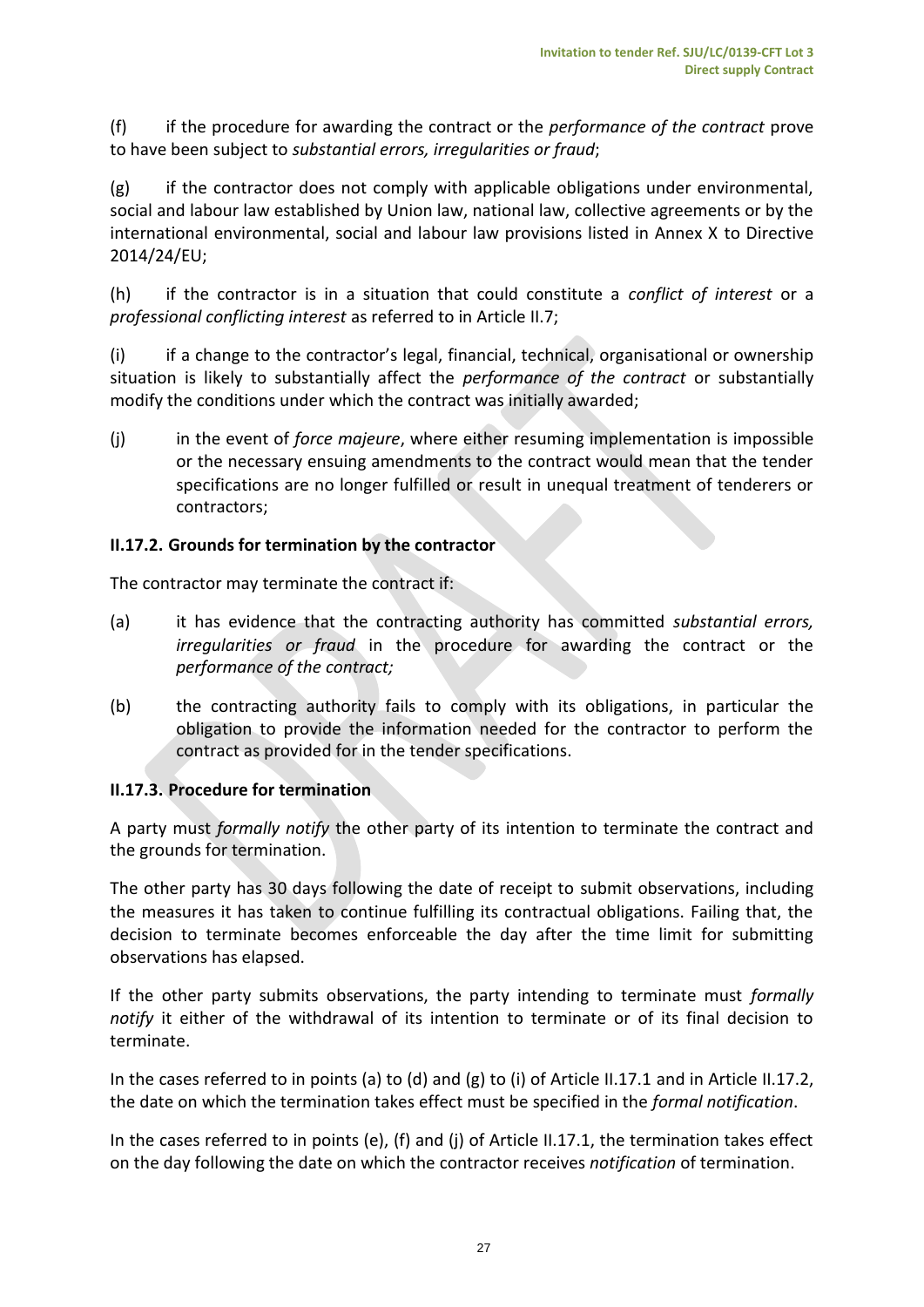In addition, at the request of the contracting authority and regardless of the grounds for termination, the contractor must provide all necessary assistance, including information, documents and files, to allow the contracting authority to complete, continue or transfer the delivery of the supplies to a new contractor or internally, without interruption or adverse effect on the quality or continuity of the delivery of the supplies. The parties may agree to draw up a transition plan detailing the contractor's assistance unless such plan is already detailed in other contractual documents or in the tender specifications. The contractor must provide such assistance at no additional cost, except if it can demonstrate that it requires substantial additional resources or means, in which case it must provide an estimate of the costs involved and the parties will negotiate an arrangement in good faith.

# <span id="page-27-0"></span>**II.17.4. Effects of termination**

The contractor is liable for damage incurred by the contracting authority as a result of the termination of the contract including the cost of appointing another contractor to provide or complete the supplies, unless the damage was caused by the situation specified in Article II.17.1 (j) or in Article II.17.2. The contracting authority may claim compensation for such damage.

The contractor is not entitled to compensation for any loss resulting from the termination of the contract, including loss of anticipated profits, unless the loss was caused by the situation specified in Article II.17.2.

The contractor must take all appropriate measures to minimise costs, prevent damage and cancel or reduce its commitments.

Within 60 days of the date of termination, the contractor must submit any report and any invoice required for supplies that were provided before the date of termination.

In the case of joint tenders, the contracting authority may terminate the contract with each member of the group separately on the basis of points (d), (e) or (g) of Article II.17.1, under the conditions set out in Article II.11.2.

## <span id="page-27-1"></span>**II.18. INVOICES, VALUE ADDED TAX AND E-INVOICING**

## <span id="page-27-2"></span>**II.18.1. Invoices and value added tax**

Invoices must contain the contractor's (or leader's in the case of a joint tender) identification data, the amount, the currency and the date, as well as the contract reference.

Invoices must indicate the place of taxation of the contractor (or leader in the case of a joint tender) for value added tax (VAT) purposes and must specify separately amounts not including VAT and amounts including VAT.

The contracting authority is exempt from all taxes and duties, including VAT, in accordance with Articles 3 and 4 of the Protocol on the privileges and immunities of the European Union.

The contractor (or leader in the case of a joint tender) must complete the necessary formalities with the relevant authorities to ensure that the supplies and services required for *performance of the contract* are exempt from taxes and duties, including VAT.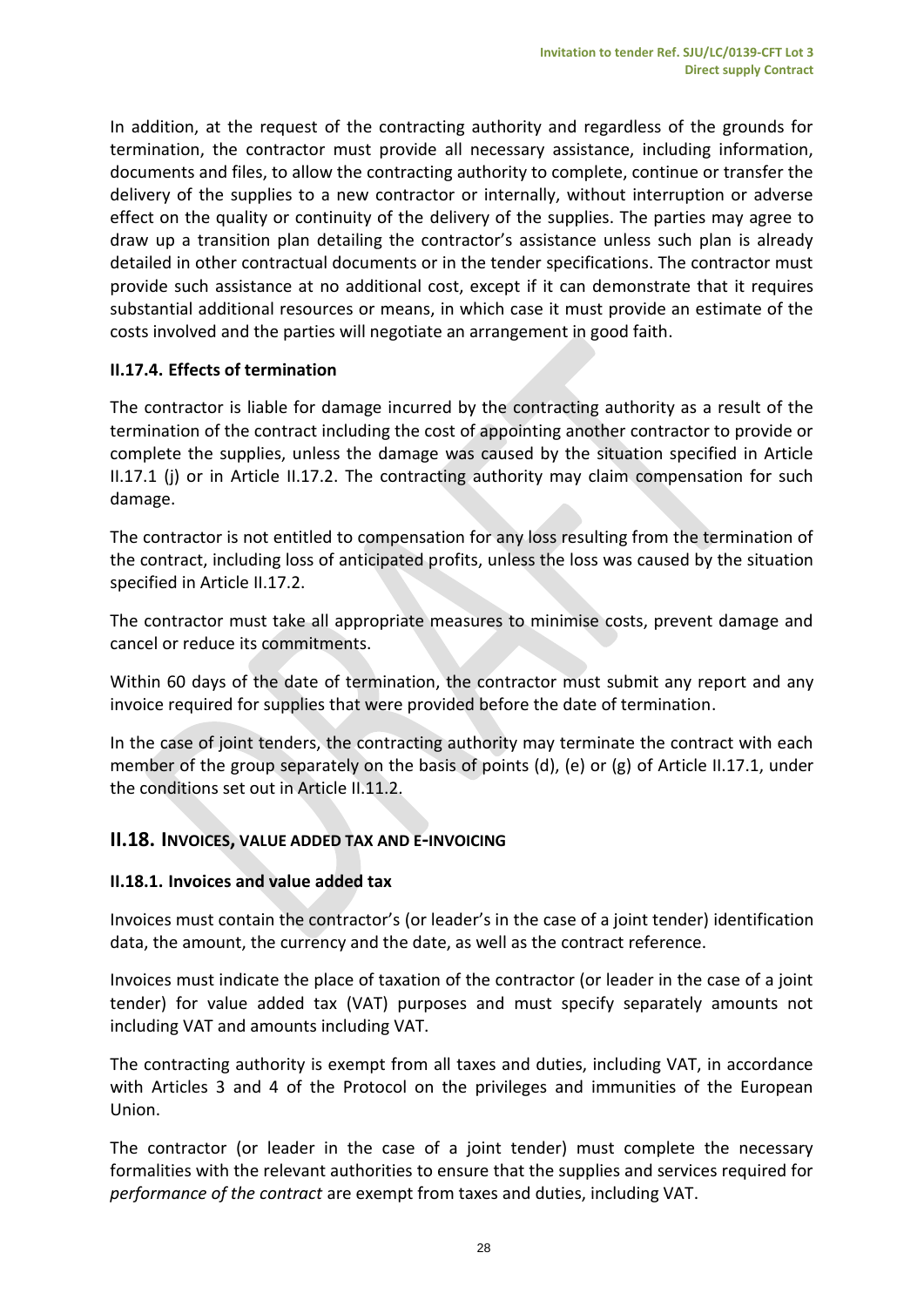# <span id="page-28-0"></span>**II.18.2. E-invoicing**

If provided for in the special conditions, the contractor (or leader in the case of a joint tender) submits invoices in electronic format if the conditions regarding electronic signature specified by Directive 2006/112/EC on VAT are fulfilled, i.e. using a qualified electronic signature or through electronic data interchange.

Reception of invoices by standard format (pdf) or email is not accepted.

# <span id="page-28-1"></span>**II.19. PRICE REVISION**

If a price revision index is provided in Article I.4.2, this Article applies to it.

Prices are fixed and not subject to revision during the first year of the contract.

At the beginning of the second and every following year of the contract, each price may be revised upwards or downwards at the request of one of the parties.

A party may request a price revision in writing no later than three months before the anniversary date of entry into force of the contract. The other party must acknowledge the request within 14 days of receipt.

At the anniversary date, the contracting authority must communicate the final index for the month in which the request was received, or failing that, the last provisional index available for that month. The contractor establishes the new price on this basis and communicates it as soon as possible to the contracting authority for verification.

The price revision is calculated using the following formula:

$$
Pr = Po \times (-)
$$

where: Pr = revised price;

Po = price in the tender;

Io = index for the month in which the contract enters into force;

Ir = index for the month in which the request to revise prices is received.

## <span id="page-28-2"></span>**II.20. PAYMENTS AND GUARANTEES**

#### <span id="page-28-3"></span>**II.20.1. Date of payment**

Io

Payments are deemed to be effected on the date when they are debited to the contracting authority's account.

## <span id="page-28-4"></span>**II.20.2. Currency**

Payments are made in euros or in the currency provided for in Article I.7.

#### <span id="page-28-5"></span>**II.20.3. Conversion**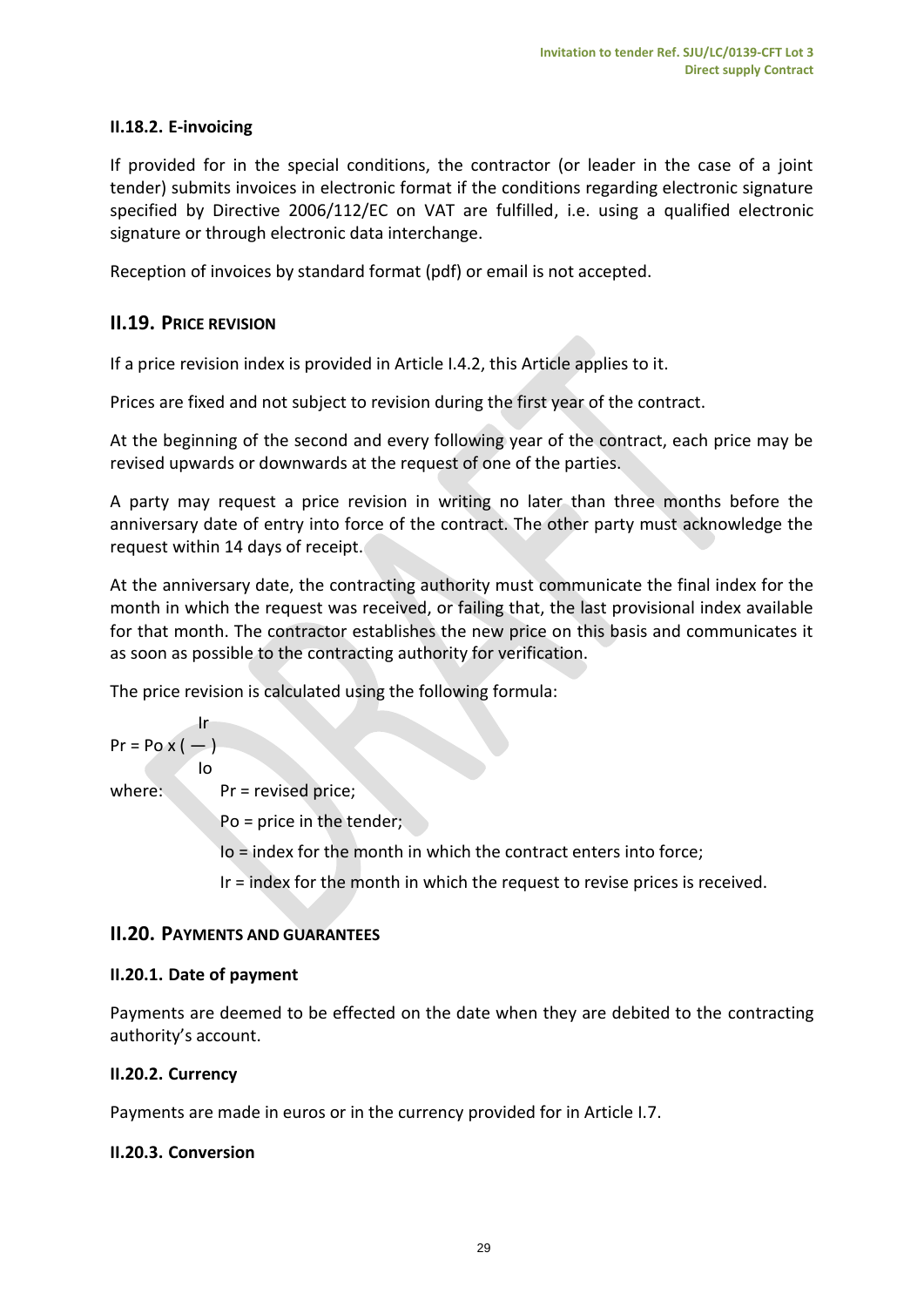The contracting authority makes any conversion between the euro and another currency at the daily euro exchange rate published in the Official Journal of the European Union, or failing that, at the monthly accounting exchange rate, as established by the European Commission and published on the website indicated below, applicable on the day when it issues the payment order.

The contractor makes any conversion between the euro and another currency at the monthly accounting exchange rate, established by the Commission and published on the website indicated below, applicable on the date of the invoice.

[http://ec.europa.eu/budget/contracts\\_grants/info\\_contracts/inforeuro/inforeuro\\_en.cfm](http://ec.europa.eu/budget/contracts_grants/info_contracts/inforeuro/inforeuro_en.cfm)

## <span id="page-29-0"></span>**II.20.4. Costs of transfer**

The costs of the transfer are borne as follows:

- (a) the contracting authority bears the costs of dispatch charged by its bank,
- (b) the contractor bears the costs of receipt charged by its bank,
- (c) the party causing repetition of the transfer bears the costs for repeated transfer.

## <span id="page-29-1"></span>**II.20.5. Pre-financing, performance and money retention guarantees**

If, as provided for in Article I.6, a financial guarantee is required for the payment of prefinancing, as performance guarantee or as retention money guarantee, it must fulfil the following conditions:

- (a) the financial guarantee is provided by a bank or a financial institution approved by the contracting authority or, at the request of the contractor and with the agreement of the contracting authority, by a third party;
- (b) the guarantor stands as first-call guarantor and does not require the contracting authority to have recourse against the principal debtor (the contractor).

The contractor bears the cost of providing such guarantee.

Pre-financing guarantees must remain in force until the pre-financing is cleared against interim payments or payment of the balance. Where the payment of the balance takes the form of a debit note, the pre-financing guarantee must remain in force for three months after the debit note is sent to the contractor. The contracting authority must release the guarantee within the following month.

Performance guarantees cover compliance with substantial contractual obligations until the contracting authority has given its final approval for the supply. The performance guarantee must not exceed 10 % of the total price of the contract. The contracting authority must release the guarantee fully after final approval of the supply, as provided for in the contract.

Retention money guarantees cover full delivery of the supplies in accordance with the contract including during the contract liability period and until their final approval by the contracting authority. The retention money guarantee must not exceed 10 % of the total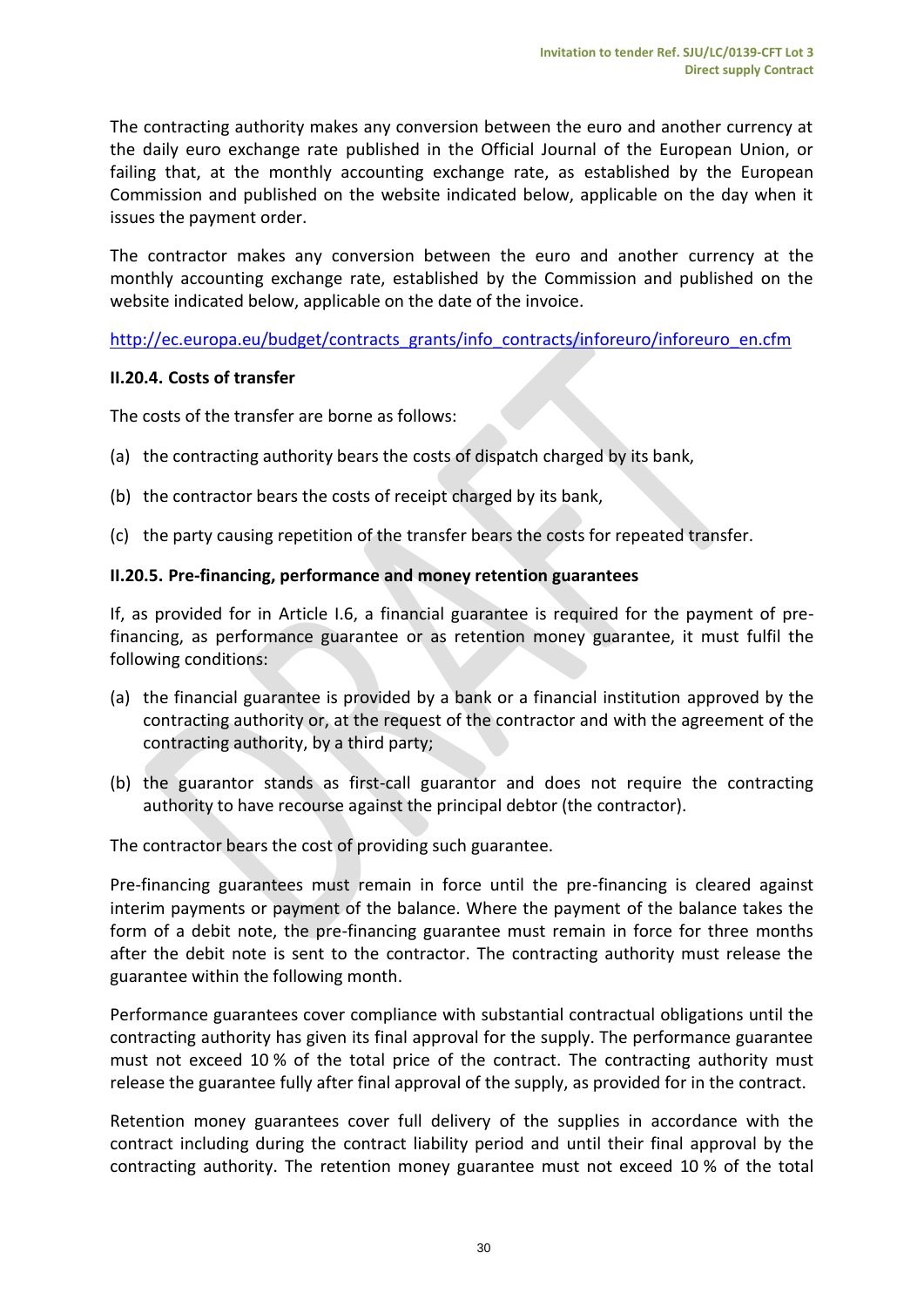price of the contract. The contracting authority must release the guarantee after the expiry of the contract liability period as provided for in the contract.

The contracting authority must not request a retention money guarantee where it has requested a performance guarantee.

## <span id="page-30-0"></span>**II.20.6. Interim payments and payment of the balance**

The contractor (or leader in the case of a joint tender) must send an invoice for interim payment, as provided for in Article I.5 or in the tender specifications.

The contractor (or leader in the case of a joint tender) must send an invoice for payment of the balance within 60 days of the end of the period of provision of the supplies, as provided for in Article I.5 or in the tender specifications.

Payment of the invoice and approval of documents does not imply recognition of the regularity, authenticity, completeness and correctness of the declarations and information they contain.

Payment of the balance may take the form of recovery.

## <span id="page-30-1"></span>**II.20.7. Suspension of the time allowed for payment**

The contracting authority may suspend the payment periods specified in Article I.5 at any time by *notifying* the contractor (or leader in the case of a joint tender) that its invoice cannot be processed. The reasons the contracting authority may cite for not being able to process an invoice are:

- (a) because it does not comply with the contract;
- (b) because the contractor has not produced the appropriate supplies or documents or
- (c) because the contracting authority has observations on the supplies or documents submitted with the invoice.

The contracting authority must *notify* the contractor (or leader in the case of a joint tender) as soon as possible of any such suspension, giving the reasons for it.

Suspension takes effect on the date the contracting authority sends the *notification*. The remaining payment period resumes from the date on which the requested information or revised documents are received or the necessary further verification, including on-the-spot checks, is carried out. Where the suspension period exceeds two months, the contractor (or leader in the case of a joint tender) may request the contracting authority to justify the continued suspension.

Where the payment periods have been suspended following rejection of a document referred to in the first paragraph of this Article and the new document produced is also rejected, the contracting authority reserves the right to terminate the contract in accordance with Article II.17.1(c)*.*

## <span id="page-30-2"></span>**II.20.8. Interest on late payment**

On expiry of the payment periods specified in Article I.5, the contractor (or leader in the case of a joint tender) is entitled to interest on late payment at the rate applied by the European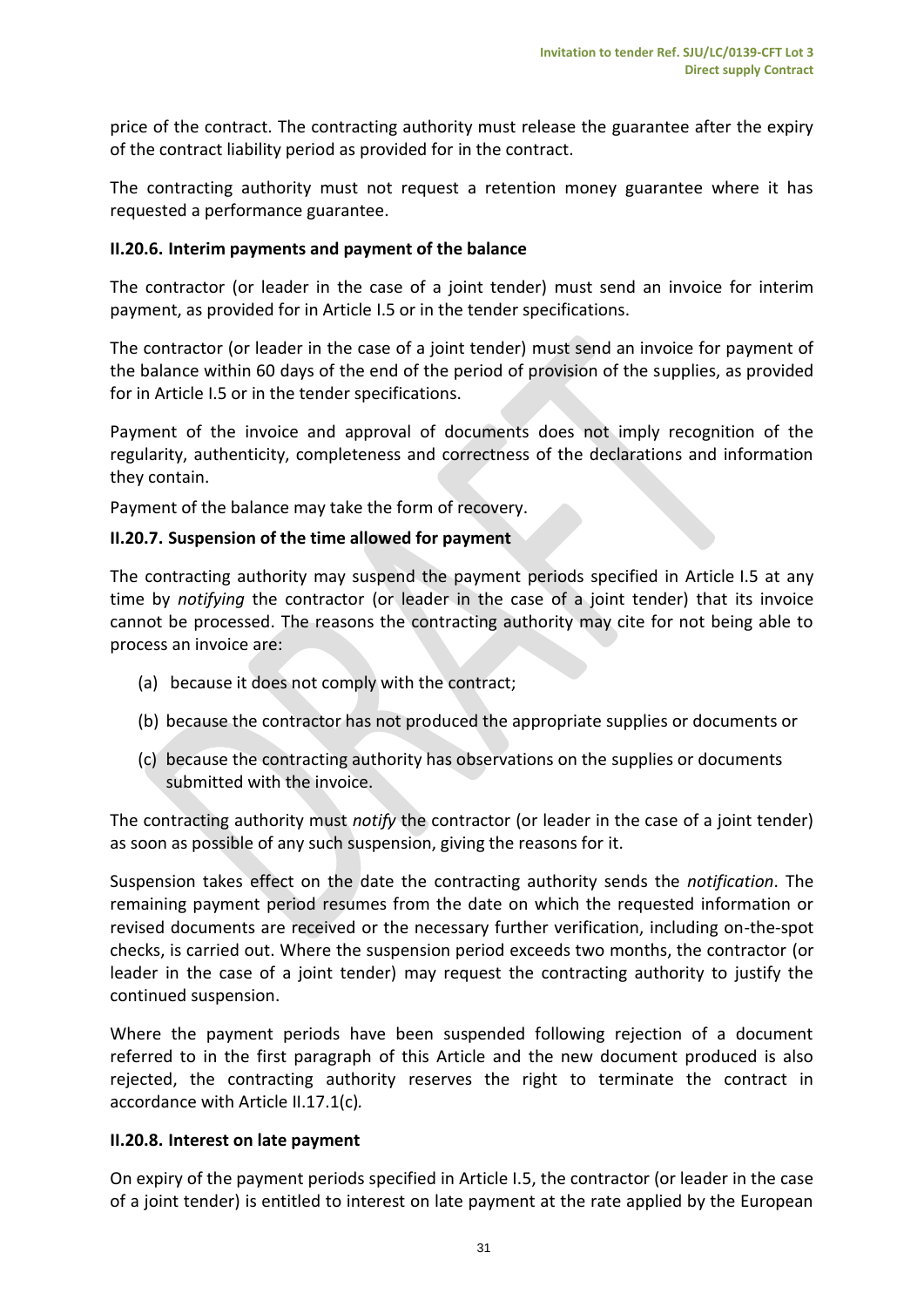Central Bank for its main refinancing operations in euros (the reference rate), plus eight points. The reference rate is the rate in force, as published in the C series of the *Official Journal of the European Union* on the first day of the month in which the payment period ends.

Suspension of the payment period as provided for in Article II.20.7 is not considered as a giving rise to late payment.

Interest on late payment covers the period running from the day following the due date for payment up to and including the date of payment as defined in Article II.20.1.

However, when the calculated interest is EUR 200 or less, it must be paid to the contractor (or leader in the case of a joint tender) only if it requests it within two months of receiving late payment.

# <span id="page-31-0"></span>**II.21. RECOVERY**

**II.21.1.** If an amount is to be recovered under the terms of the contract, the contractor must repay the contracting authority the amount in question.

## **II.21.2. Recovery procedure**

Before recovery, the contracting authority must *formally notify* the contractor of its intention to recover the amount it claims, specifying the amount due and the reasons for recovery and inviting the contractor to make any observations within 30 days of receipt.

If no observations have been submitted or if, despite the observations submitted, the contracting authority decides to pursue the recovery procedure, it must confirm recovery by *formally notifying* a debit note to the contractor, specifying the date of payment. The contractor must pay in accordance with the provisions specified in the debit note.

If the contractor does not pay by the due date, the contracting authority may, after informing the contractor in writing, recover the amounts due:

- (a) by offsetting them against any amounts owed to the contractor by the Union or by the European Atomic Energy Community;
- (b) by calling in a financial guarantee if the contractor has submitted one to the contracting authority;
- (c) by taking legal action.

## **II.21.3 Interest on late payment**

If the contractor does not honour the obligation to pay the amount due by the date set by the contracting authority in the debit note, the amount due bears interest at the rate indicated in Article II.20.8. Interest on late payments will cover the period starting on the day after the due date for payment and ending on the date when the contracting authority receives the full amount owed.

Any partial payment is first entered against charges and interest on late payment and then against the principal amount.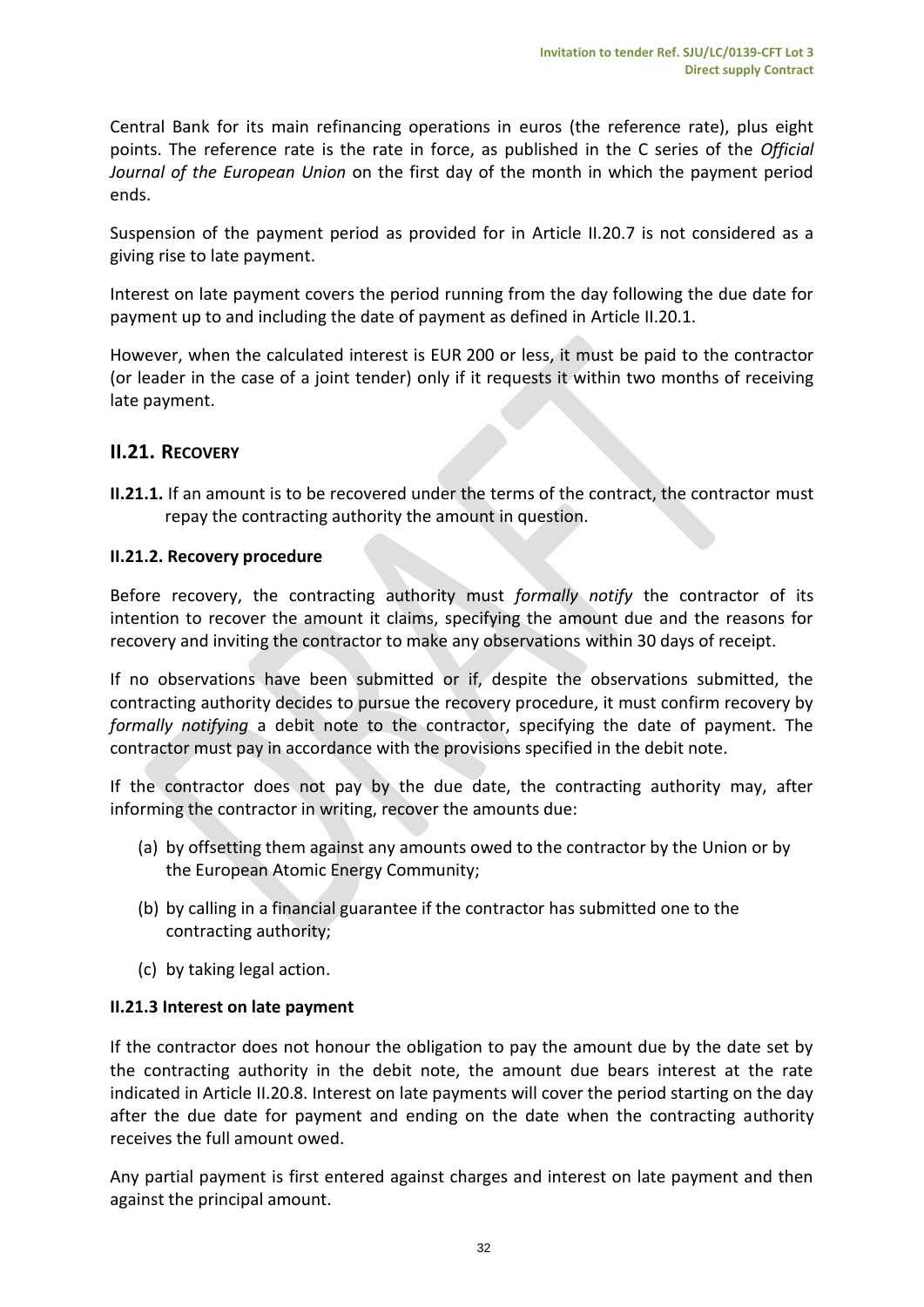## **II.21.4. Recovery rules in the case of joint tender**

If the contract is signed by a group (joint tender), the group is jointly and severally liable under the conditions set out in Article II.6 (liability). The contracting authority first claims the full amount to the leader of the group.

If the leader does not pay by the due date and if the amount cannot be offset in accordance with Article II.21.2 (a), the contracting authority may claim the full amount to any other member of the group by notifying the debit note already sent to the leader under Article  $II.21.2.$ 

# <span id="page-32-0"></span>**II.22. CHECKS AND AUDITS**

**II.22.1.**The contracting authority and the European Anti-Fraud Office may check or require an audit on the *performance of the contract*. This may be carried out either by OLAF's own staff or by any other outside body authorised to do so on its behalf.

Such checks and audits may be initiated at any moment during the provision of the supplies and up to five years starting from the payment of the balance.

The audit procedure is initiated on the date of receipt of the relevant letter sent by the contracting authority. Audits are carried out on a confidential basis.

- **II.22.2.**The contractor must keep all original documents stored on any appropriate medium, including digitised originals if authorised under national law, for a period of five years starting from the payment of the balance.
- **II.22.3.**The contractor must grant the contracting authority's staff and outside *personnel* authorised by the contracting authority the appropriate right of access to sites and premises where the contract is performed and to all the information, including information in electronic format, needed to conduct such checks and audits. The contractor must ensure that the information is readily available at the moment of the check or audit and, if so requested, that information is handed over in an appropriate format.
- **II.22.4.**On the basis of the findings made during the audit, a provisional report is drawn up. The contracting authority or its authorised representative must send it to the contractor, who has 30 days following the date of receipt to submit observations. The contractor must receive the final report within 60 days following the expiry of the deadline to submit observations.

On the basis of the final audit findings, the contracting authority may recover all or part of the payments made in accordance with Article II.21 and may take any other measure which it considers necessary.

**II.22.5.**In accordance with Council Regulation (Euratom, EC) No 2185/96 of 11 November 1996 concerning on-the-spot checks and inspection carried out by the Commission in order to protect the European Communities' financial interests against *fraud* and other *irregularities* and Regulation (EU, Euratom) No 883/2013 of the European Parliament and the Council of 11 September 2013 concerning investigations conducted by the European Anti-Fraud Office, the European Anti-Fraud Office may